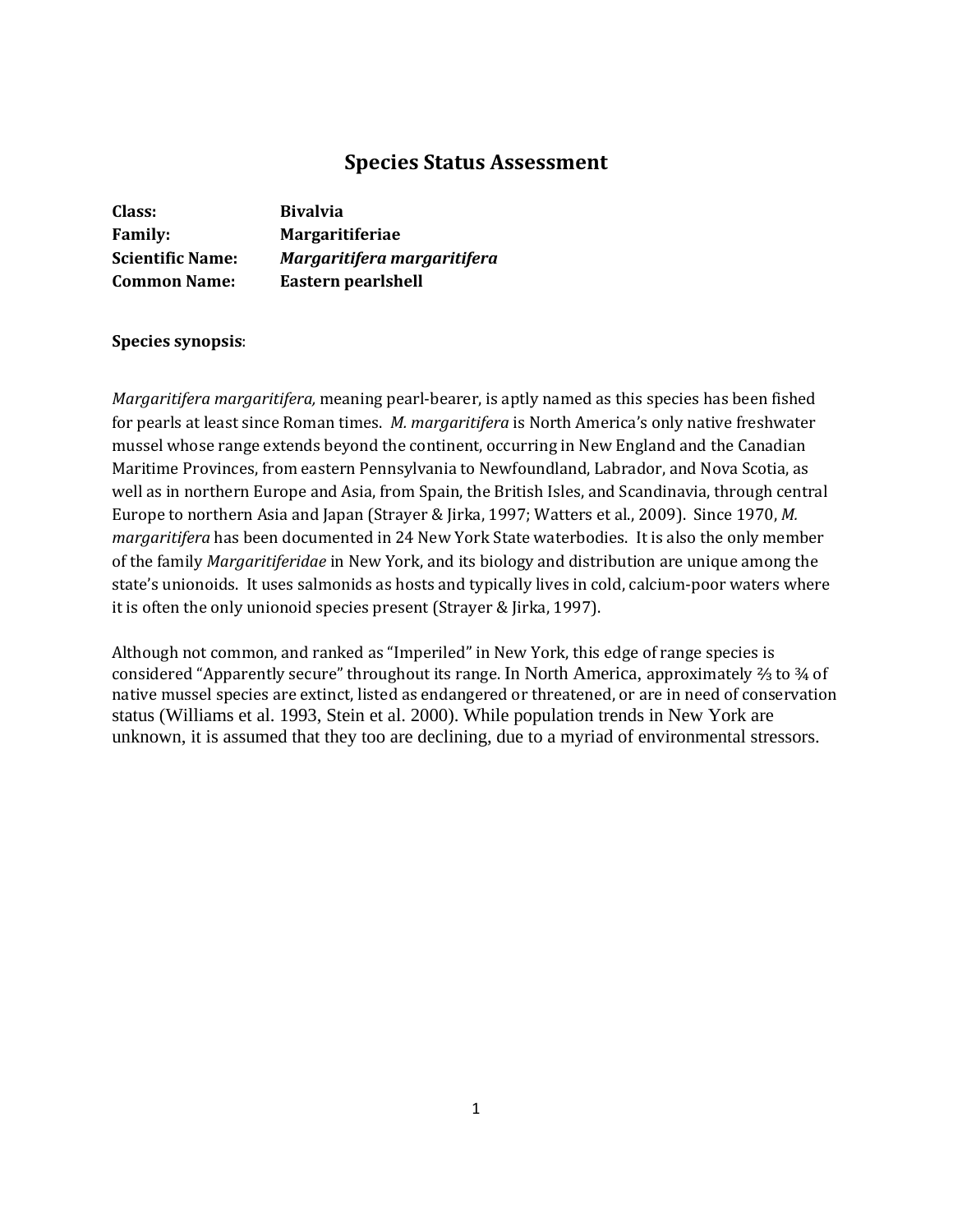## **Status**

# **a. Current and Legal Protected Status**

- **i. Federal \_\_\_\_ \_\_\_**None**\_\_\_\_\_\_\_\_\_\_\_\_\_\_\_\_\_\_\_\_\_\_\_\_\_\_\_\_\_\_\_\_Candidate? \_\_\_\_**No**\_\_\_\_\_\_\_**
- **ii. New York \_\_\_\_\_\_**None Species of Greatest Conservation Need**\_\_\_\_\_\_\_\_\_\_\_\_**

# **b. Natural Heritage Program Rank**

- **i. Global**  $\underline{\hspace{1cm}}$   $G4$  Apparently Secure
- **ii. New York \_\_\_**\_S2 Imperiled**\_\_\_\_\_\_\_ Tracked by NYNHP? \_\_\_\_**\_Yes**\_\_\_\_\_\_\_**

## **Other Rank:**

IUCN Red List Category: Endangered American Fisheries Society Status: Special Concern (1993)

## **Status Discussion:**

*M. margaritifera* has a very large distribution with some very large healthy populations remaining in North America and in some parts of Europe. It has suffered significant widespread declines in occupancy, range extent, and number of occurrence across its entire range in Europe, including several national extirpations. Declines in the U.S. and Canada have been less serious (NatureServe, 2013).

# **II. Abundance and Distribution Trends**

## **a. North America**

- **i. Abundance**
- **\_\_X\_\_\_ declining \_\_\_\_\_increasing \_\_\_\_\_\_stable \_\_\_\_\_unknown**
- **ii. Distribution:**

**\_\_X\_\_\_ declining \_\_\_\_\_increasing \_\_\_\_\_\_stable \_\_\_\_\_unknown**

**Time frame considered: \_\_\_\_\_\_\_\_\_\_\_\_\_\_\_\_\_\_\_\_\_\_\_\_\_\_\_\_\_\_\_\_\_\_\_\_\_\_\_\_\_\_\_\_\_\_\_\_\_\_\_\_\_\_\_\_\_**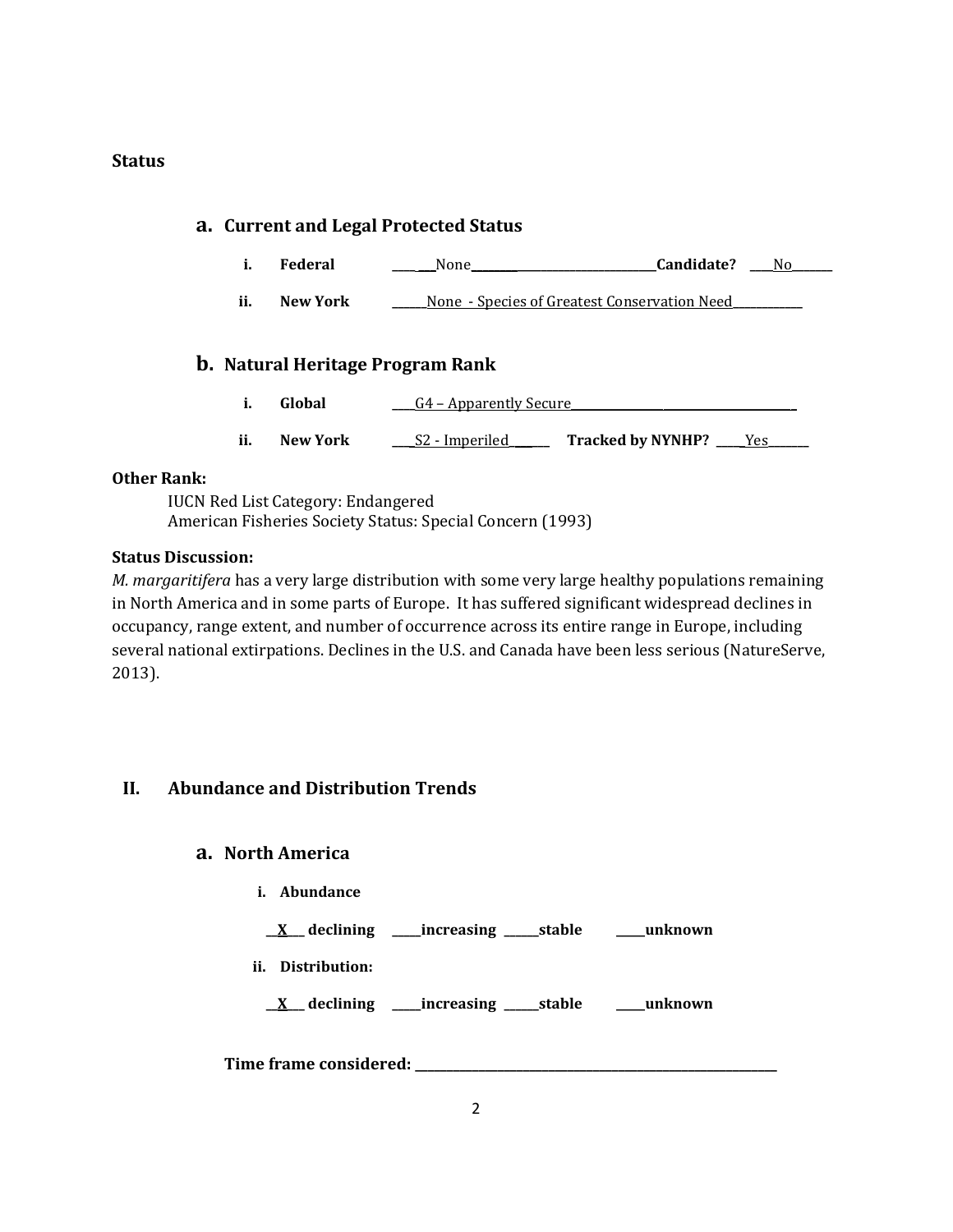# **b. Regional**

**i. Abundance**

| $\underline{X}$ declining ____increasing _____stable                  | <b>unknown</b> |
|-----------------------------------------------------------------------|----------------|
| ii. Distribution:                                                     |                |
| $\underline{X}$ declining ____increasing _____stable                  | unknown        |
| Regional Unit Considered: Northeast<br>Time Frame Considered: _______ |                |
|                                                                       |                |

# **c. Adjacent States and Provinces**

|                   | <b>CONNECTICUT</b><br>Not Present _________ No data _______               |                                                 |  |
|-------------------|---------------------------------------------------------------------------|-------------------------------------------------|--|
| i. Abundance      |                                                                           |                                                 |  |
|                   | $\underline{X}$ declining _____increasing ______stable ___________unknown |                                                 |  |
| ii. Distribution: |                                                                           |                                                 |  |
|                   | <u>X</u> declining ____increasing ____stable _____unknown                 |                                                 |  |
|                   |                                                                           |                                                 |  |
|                   |                                                                           |                                                 |  |
|                   |                                                                           |                                                 |  |
| i. Abundance      |                                                                           |                                                 |  |
|                   | $\underline{X}$ declining increasing stable $\underline{X}$ unknown       |                                                 |  |
| ii. Distribution: |                                                                           |                                                 |  |
|                   | $\underline{X}$ declining increasing stable $\underline{X}$ unknown       |                                                 |  |
|                   |                                                                           |                                                 |  |
|                   |                                                                           | Listing Status: <u>SNR</u> Status: SNR SGCN? No |  |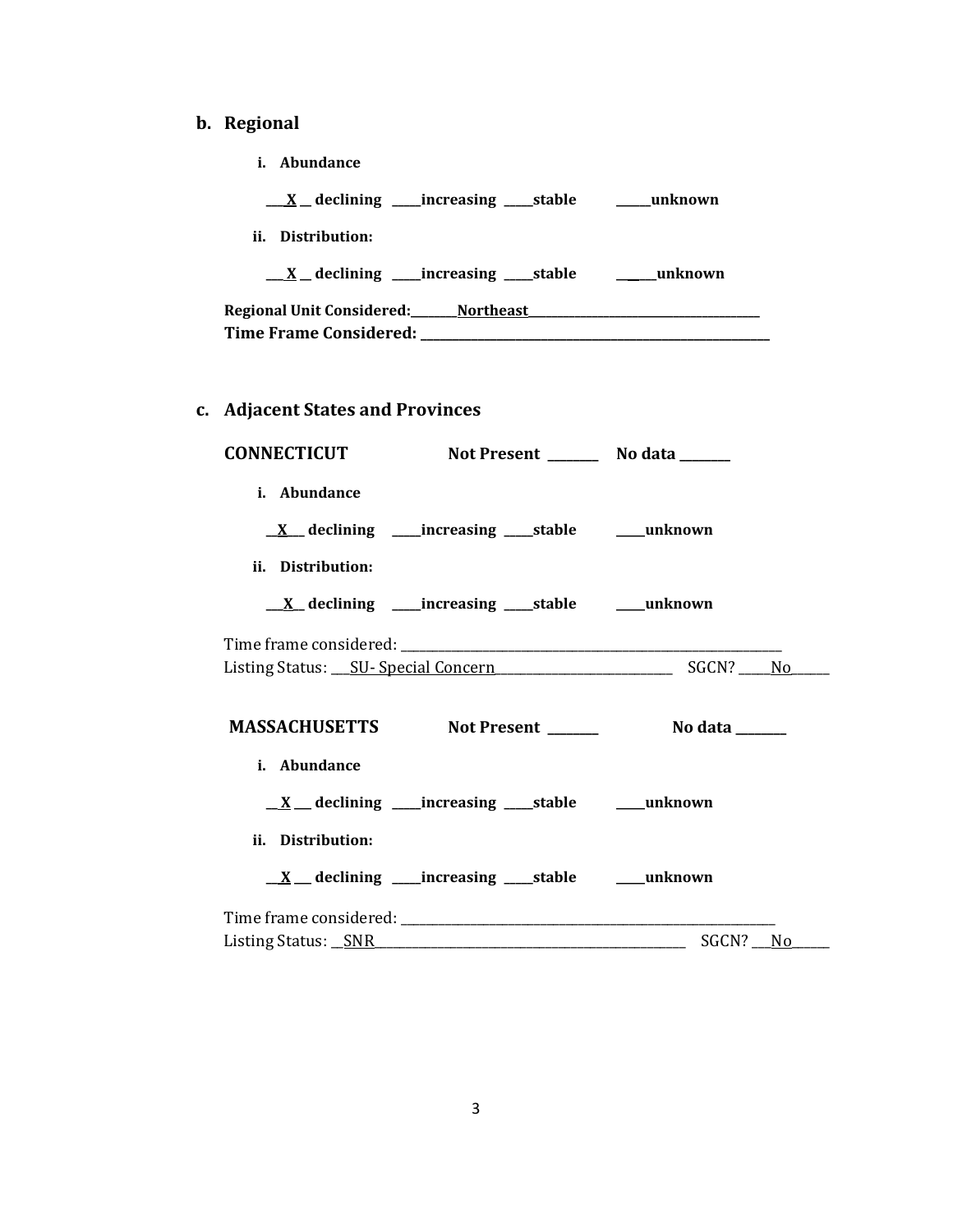| <b>NEW JERSEY</b>                 | Not Present __________ No data _______                              |                |
|-----------------------------------|---------------------------------------------------------------------|----------------|
| i. Abundance                      | <u>x</u> declining _____increasing _____stable _______unknown       |                |
| ii. Distribution:                 |                                                                     |                |
|                                   | <u>x</u> declining _____increasing _____stable _______unknown       |                |
|                                   | Time frame considered: 1970-present                                 |                |
|                                   |                                                                     |                |
| <b>ONTARIO</b>                    | Not Present $X_{-}$                                                 | No data ______ |
|                                   | PENNSYLVANIA Not Present                                            | No data ______ |
| i. Abundance<br>ii. Distribution: | $\underline{X}$ declining increasing stable $\underline{X}$ unknown |                |
|                                   | $\underline{X}$ declining increasing stable in unknown              |                |
|                                   |                                                                     |                |
| <b>QUEBEC</b>                     |                                                                     |                |
| i. Abundance                      | ___ declining _____ increasing _____ stable _____ unknown           |                |
| ii. Distribution:                 | declining _____increasing _______stable _____unknown                |                |
|                                   |                                                                     |                |
|                                   |                                                                     |                |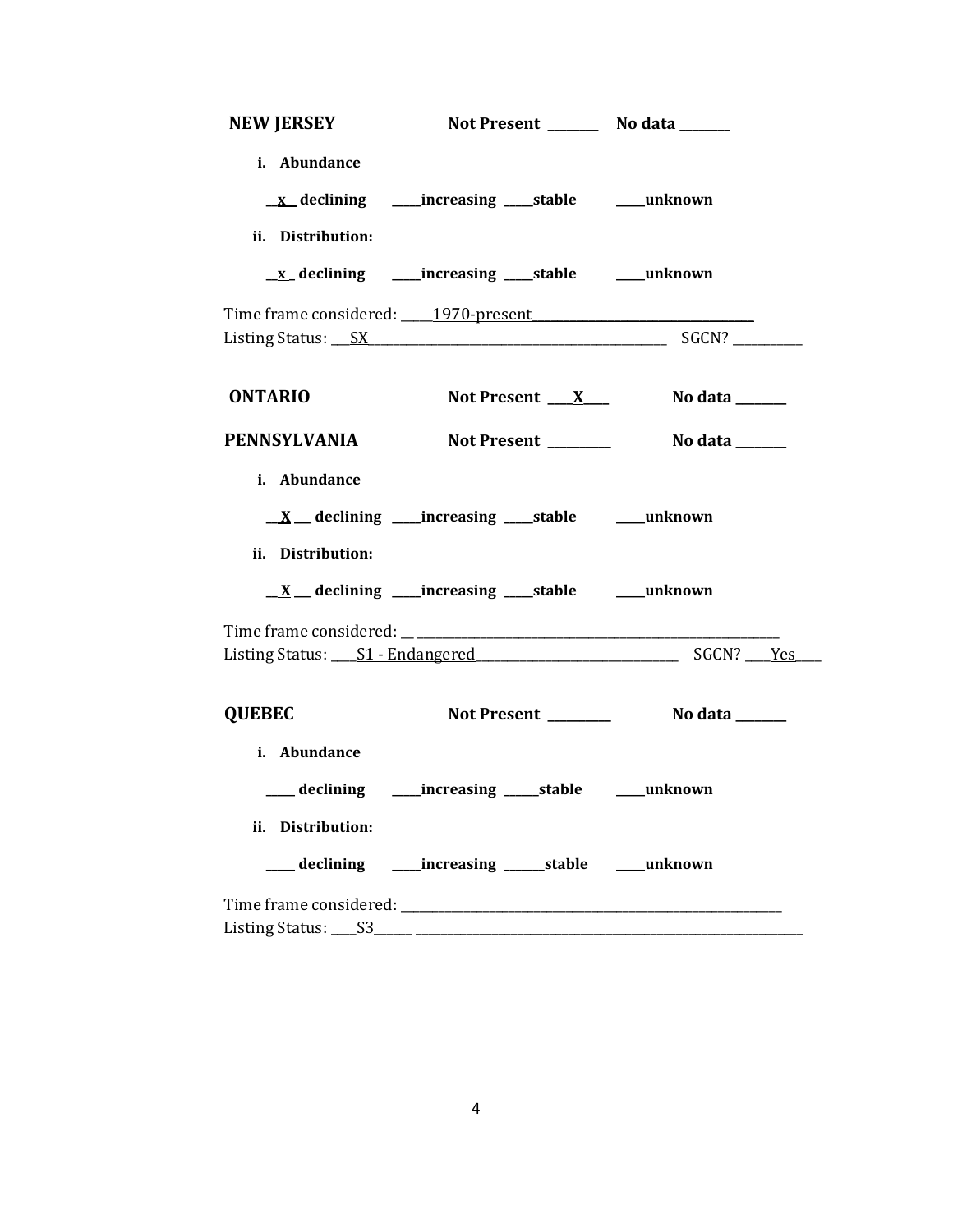| <b>VERMONT</b><br><b>Not Present</b> |                                                                     | No data _______ |  |
|--------------------------------------|---------------------------------------------------------------------|-----------------|--|
| <i>i.</i> Abundance                  |                                                                     |                 |  |
|                                      | $\underline{X}$ declining increasing stable in unknown              |                 |  |
| ii. Distribution:                    |                                                                     |                 |  |
|                                      | $\underline{X}$ declining increasing stable $\underline{X}$ unknown |                 |  |
|                                      |                                                                     | SGCN? Yes       |  |
|                                      |                                                                     |                 |  |
|                                      |                                                                     |                 |  |

| d. NEW YORK                                                         | No data ______ |
|---------------------------------------------------------------------|----------------|
| i. Abundance                                                        |                |
| $\underline{X}$ declining increasing stable in unknown              |                |
| ii. Distribution:                                                   |                |
| $\underline{X}$ declining increasing stable $\underline{X}$ unknown |                |
| Time frame considered:                                              |                |

## **Monitoring in New York.**

None

## **Trends Discussion**:

Because these animals are so long-lived, it would be difficult to detect trends in population abundance without long-term monitoring. Trends for New York populations are difficult to determine as most historic data comes from opportunistic naturalist collections, as opposed to more comprehensive baseline surveys. For example, mussels were documented for the first time in 50 of the 106 streams surveyed to date by the Southern Lake Ontario mussel inventory project (Mahar & Landry, 2013). This is because many of these streams had never before been surveyed for mussels, not because mussel distribution has dramatically increased. In North America, approximately 2/3 to ¾ of native mussel species are extinct, listed as endangered or threatened, or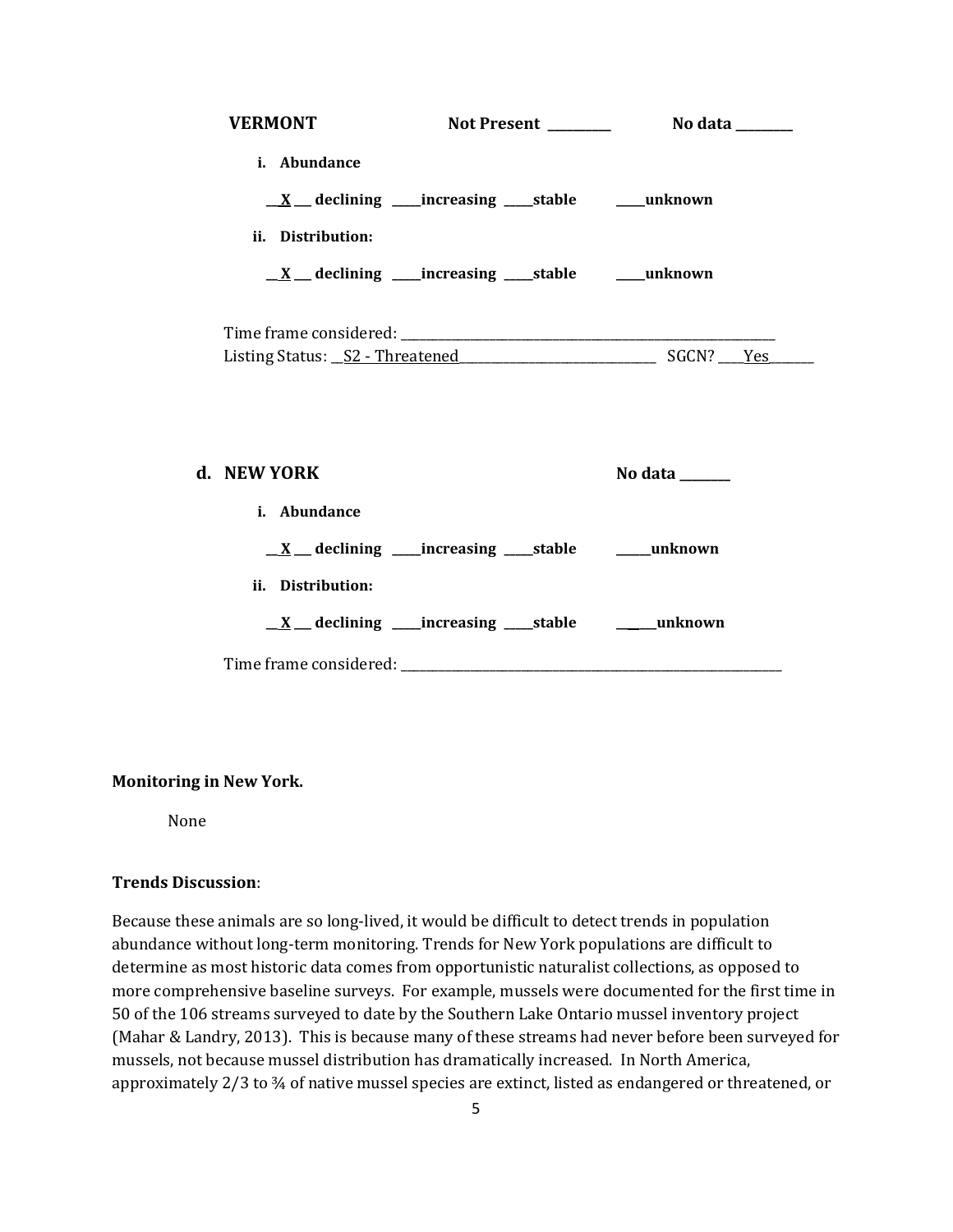are in need of conservation status (Williams *et al.* 1993; Stein *et al.*2000). Based on New York's Natural Heritage S-rank, sparse historical data, and the plight of North America's freshwater mussels, it is assumed that trends are declining due to a myriad of environmental stressors.



Figure 1. *M. margaritifera* distribution in North America (NatureServe, 2013).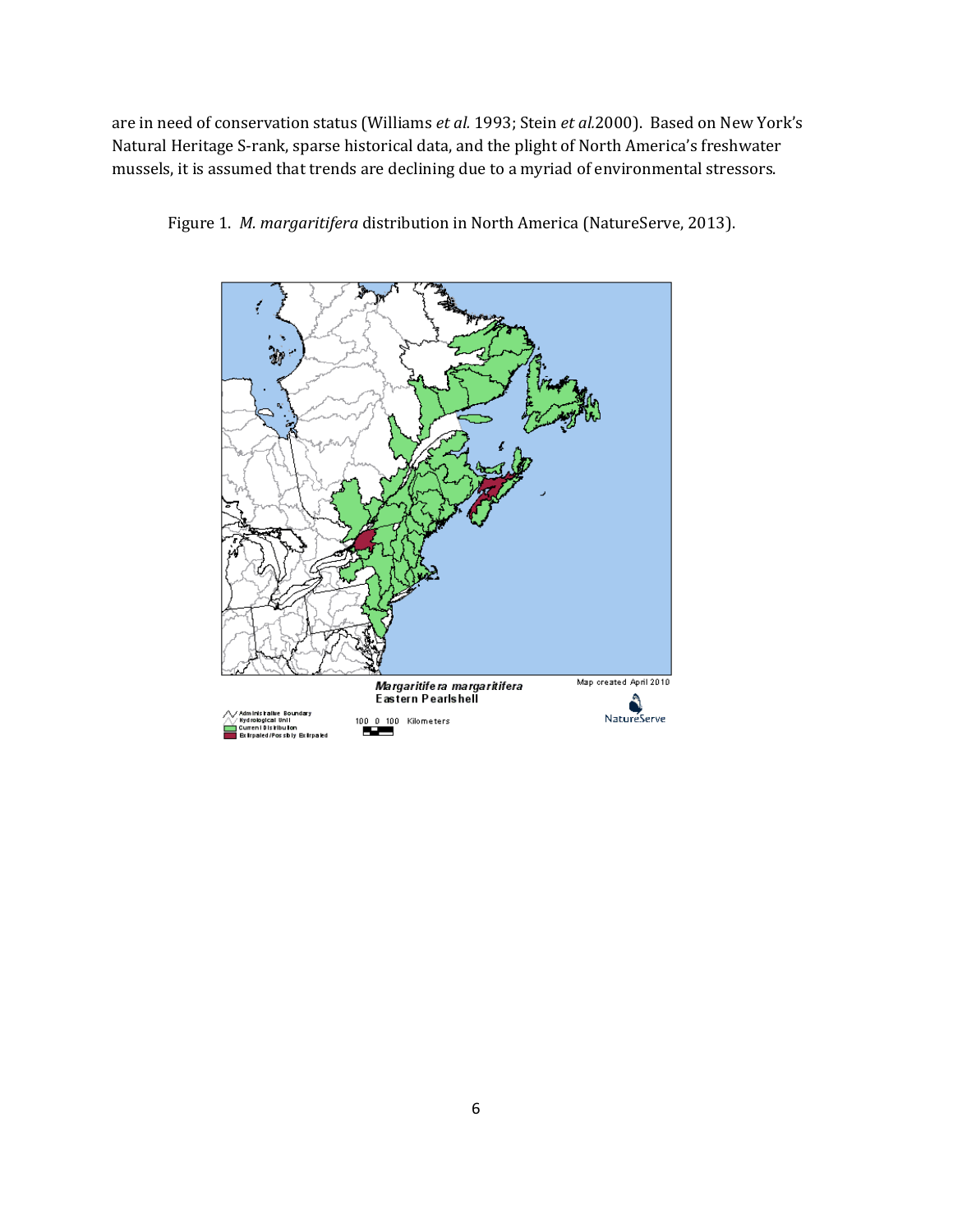

Figure 2. Post-1970 distribution of *M. margaritifera* in New York (The Nature Conservancy 2009, Harman and Lord 2010, White et al. 2011, Mahar and Landry 2013, New York Natural Heritage Program 2013).

## **III. New York Rarity, if known:**

| <b>Historic</b> | # of Animals |         | # of Locations           | % of State |
|-----------------|--------------|---------|--------------------------|------------|
| prior to 1970   | Unknown      | Unknown | 5 of 56 HUC 8 watersheds |            |
| prior to 1980   |              |         |                          |            |
| prior to 1990   |              |         |                          |            |

## **Details of historic occurrence:**

*M. margaritifera* was historically found in the St. Lawrence River's Grass River basin, and in the Lake Champlain basin in the Saranac River and the Boquet River. It may also have occurred in the Hudson basin in the southern Adirondacks. In the 1950s, it was known to live in the upper Hackensack River basin. A single shell taken from Silver Lake (Sullivan County) in 1949 establishes its presence in the Delaware basin in New York (Strayer & Jirka, 1997).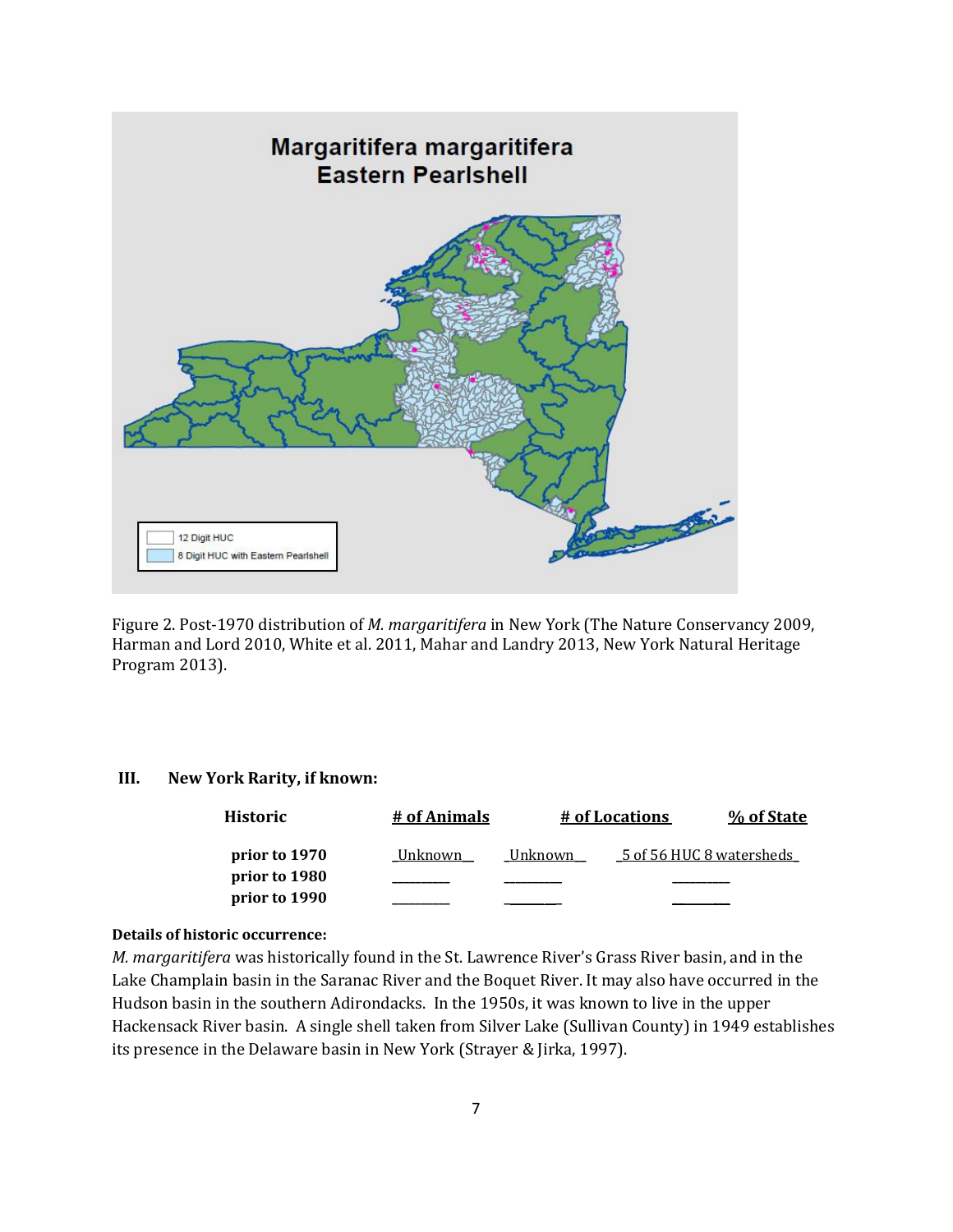| Current | # of Animals # of Locations |                | % of State              |  |
|---------|-----------------------------|----------------|-------------------------|--|
|         | Unknown                     | 24 waterbodies | 9 of 56 HUC8 watersheds |  |

#### **Details of current occurrence:**

Since 1970, *M. margaritifera* has been documented in 24 New York State waterbodies (Figure 2). *M. margaritifera* is probably widespread along the margins of the Adirondacks and throughout eastern New York in nutrient-poor, soft water trout streams (Strayer & Jirka, 1997). In the mid 1990s this species was confirmed in the Grass River and its tributaries including Grannis Brook, Leonard Brook, Little River, Black Brook, Plumb Brook, the North Branch of the Grass River, and Elm Creek (NY Natural Heritage Program, 2013). Since the 1970s, this species has been found in the Black River and its tributaries including Butler Creek, Black Creek, Otter Creek, Fish Creek, and an unnamed tributary (NY Natural Heritage Program, 2013; White et al., 2011); and in Fish Creek and Scriba Creek, tributaries to Oneida (Strayer & Jirka, 1997; NY Natural Heritage Program, 2013; Mahar & Landry, 2013). In the Lake Champlain Valley, it is still found in Dry Mill Brook, the Boquet River, the North Branch of the Boquet River, and Salmon River and its tributary Riley Brook (NY Natural Heritage Program, 2013). By 1994, the upper Hackensack River site in the lower Hudson basin had low density and no evidence of reproduction (Strayer, 1995), probably a casualty of intensive residential development of the watershed (Strayer & Jirka, 1997). A single specimen was found in the Susquehanna basin in headwaters of the East Fork of the Otselic River in 2008 (Harman & Lord, 2010).

#### **New York's Contribution to Species North American Range:**

| % of NA Range in New York | <b>Classification of New York Range</b> |  |  |
|---------------------------|-----------------------------------------|--|--|
| $\mu$ 100 (endemic)       | Core                                    |  |  |
| 76-99                     | $X$ Peripheral                          |  |  |
| 51-75                     | ___ Disjunct                            |  |  |
| $\frac{26-50}{2}$         | Distance to core population:            |  |  |
| 1-25                      | 350 miles                               |  |  |

*M. margaritifera's* core distribution is in New England and the Maritimes (Strayer & Jirka, 1997).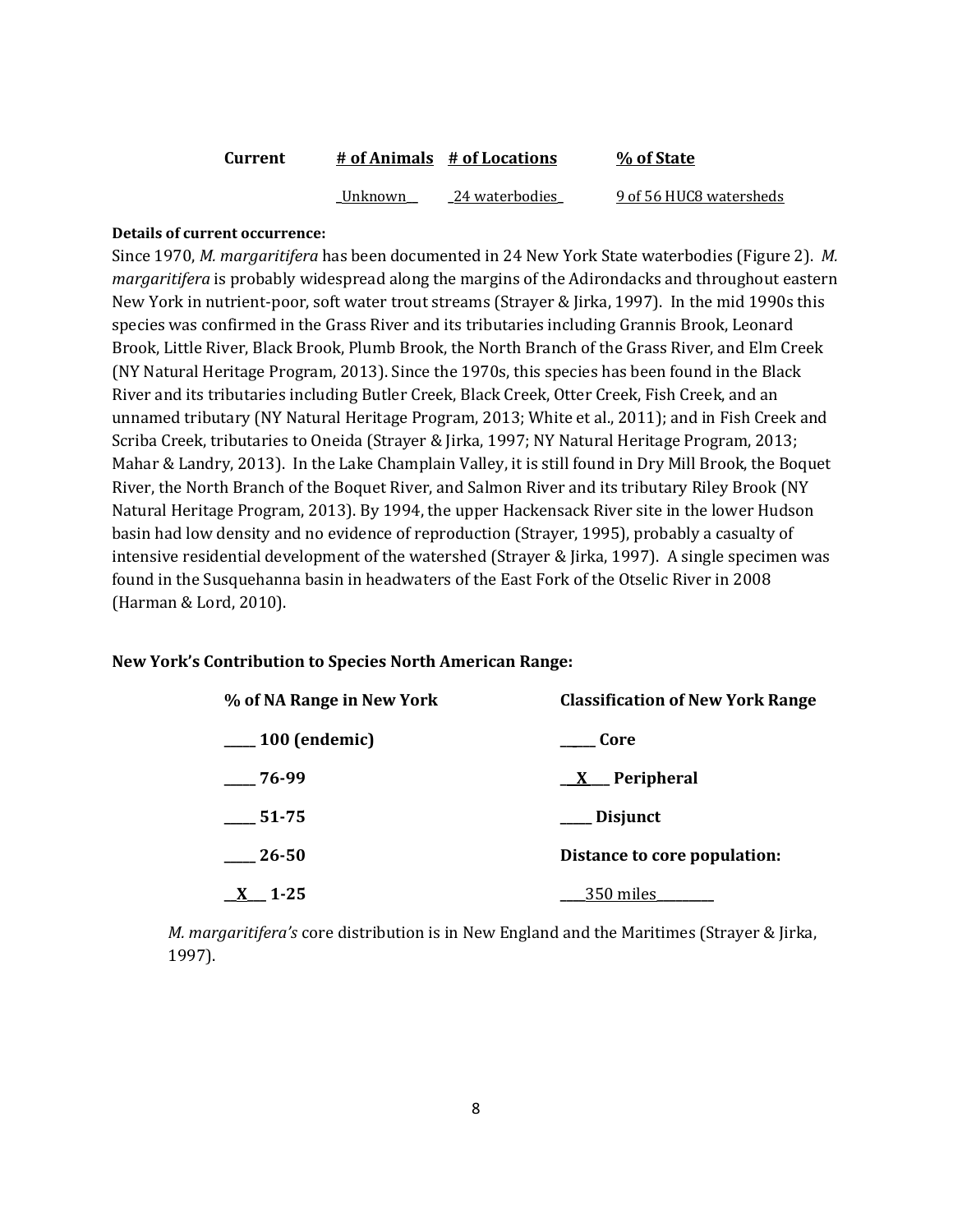## **IV. Primary Habitat or Community Type:**

- **1.** Headwater/Creek; Moderate-High Gradient; Low Buffered, Acidic; Cold
- **2.** Medium River; Low Gradient; Assume Moderately Buffered (Size 3+ rivers); Transitional Cool
- **3.** Headwater/Creek; Low-Moderate Gradient; Moderately Buffered, Neutral; Transitional Cool

## **Habitat or Community Type Trend in New York:**

| <b>Declining</b>                      | Stable | <b>Increasing</b> | X Unknown |
|---------------------------------------|--------|-------------------|-----------|
| Time frame of decline/increase: _____ |        |                   |           |
| <b>Habitat Specialist?</b>            |        | <b>Yes</b>        | No        |
| <b>Indicator Species?</b>             |        | <b>Yes</b>        | No.       |

## **Habitat Discussion:**

*M. margaritifera* lives in cold, nutrient-poor, softwater, mountain streams and small rivers that support populations of trout and salmon. It never occurs in lakes, ponds, or warm-water streams; although relict populations may exist in warm and degraded portions of streams whose thermal regime and upland landscape have been altered by human activities. Best habitats are fairly small streams that are heavily shaded by a riparian canopy, possess clean cold water with high dissolved oxygen, and have stable channels with clean, stable substrates of coarse sand, gravel, and cobble (Nedeau, 2008; NatureServe, 2013). Factors believed to limit this species are eutrophication, pH (acidity), sedimentation, and water temperature (Nedeau, 2008). These habitats often are overlooked in surveys of other mussel species (Strayer & Jirka, 1997).

*M. margaritifera* is rarely associated with more than a very few other mussel species (Watters et al., 2009). Bauer et al. (as cited in Watters et al., 2009) hypothesized that this species has a lower metabolism than other mussels and can utilize food-poor streams not available to other species.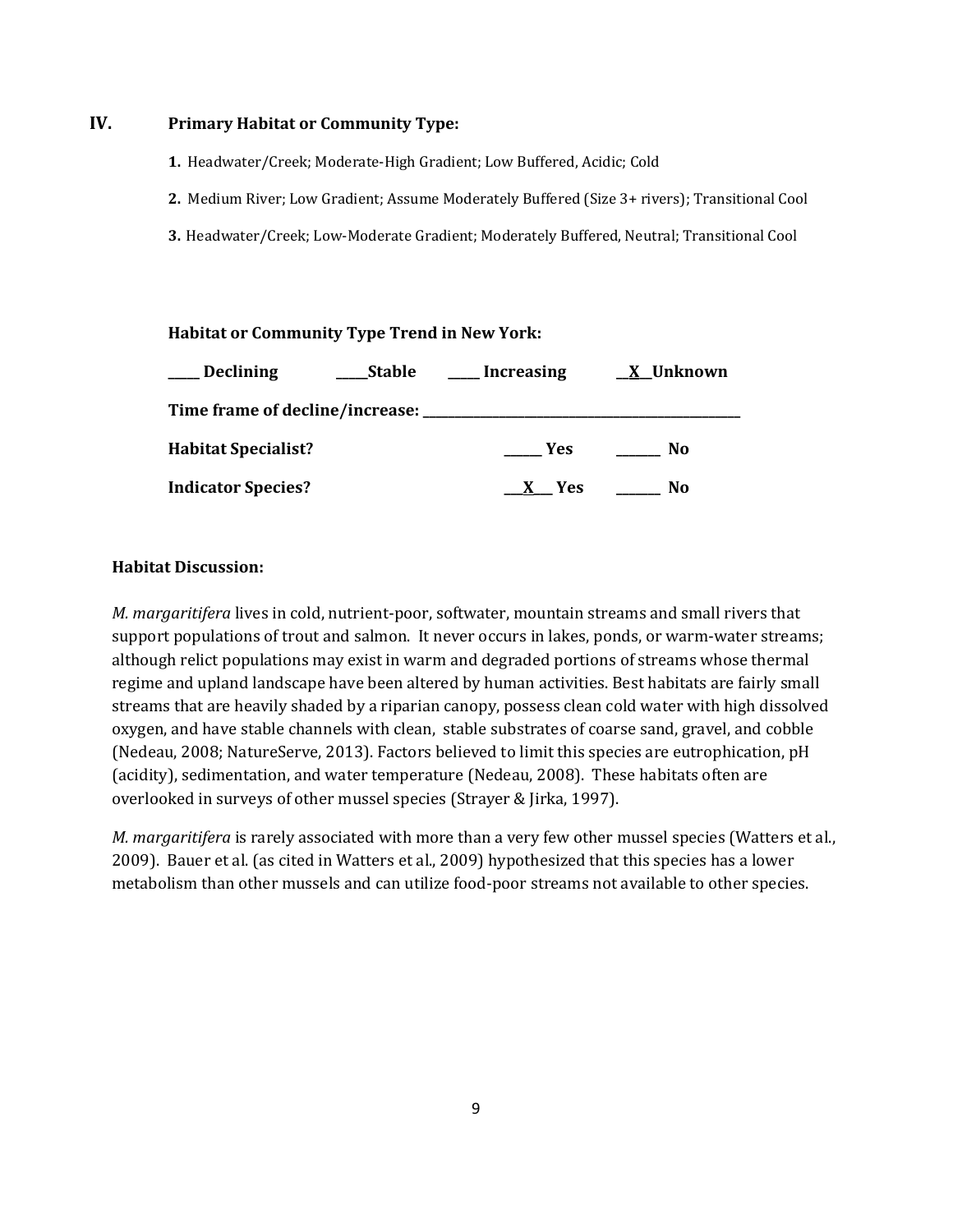- **V. New York Species Demographics and Life History**
	- **\_\_\_X\_\_\_ Breeder in New York**
		- **\_\_\_X\_\_ Summer Resident**

**\_\_X\_\_\_ Winter Resident**

**\_\_\_\_\_ Anadromous**

**\_\_\_\_\_ Non-breeder in New York**

- **\_\_\_\_\_ Summer Resident**
- **\_\_\_\_\_ Winter Resident**
- **\_\_\_\_\_ Catadromous**

**\_\_\_\_\_ Migratory only**

**\_\_\_\_\_Unknown**

#### **Species Demographics and Life History Discussion:**

Upstream males release sperm into the water. Females downstream take up the sperm with incoming water. Fertilization success may be related to population density, with a threshold density required for any reproductive success to occur. Eggs are fertilized within the female. Like nearly all North American mussels, this species must parasitize an often specific vertebrate host to complete its life cycle. It is suspected that some mussel populations are not recruiting because their hosts no longer occur with them. Once released by the female, glochidia must acquire a suitable host or die, usually within 24-48 hours. After attaching to a suitable host, glochidia encyst, usually at the fish's gills or fins and receive food and dispersal. Once the glochidia metamorphose into juveniles, they drop from the host. If they land in suitable habitat, they will burrow into the substrate, where they may remain for several years (Watters et al., 2009).

In the adult form, freshwater mussels are basically sessile; movement is limited to a few meters of the lake or river bottom. The only time that significant dispersal can take place is during the parasitic phase. Infected host fishes can transport the larval unionids into new habitats, and can replenish depleted populations with new individuals. Dispersal is particularly important for genetic exchange between populations (COSEWIC as cited in NatureServe, 2013).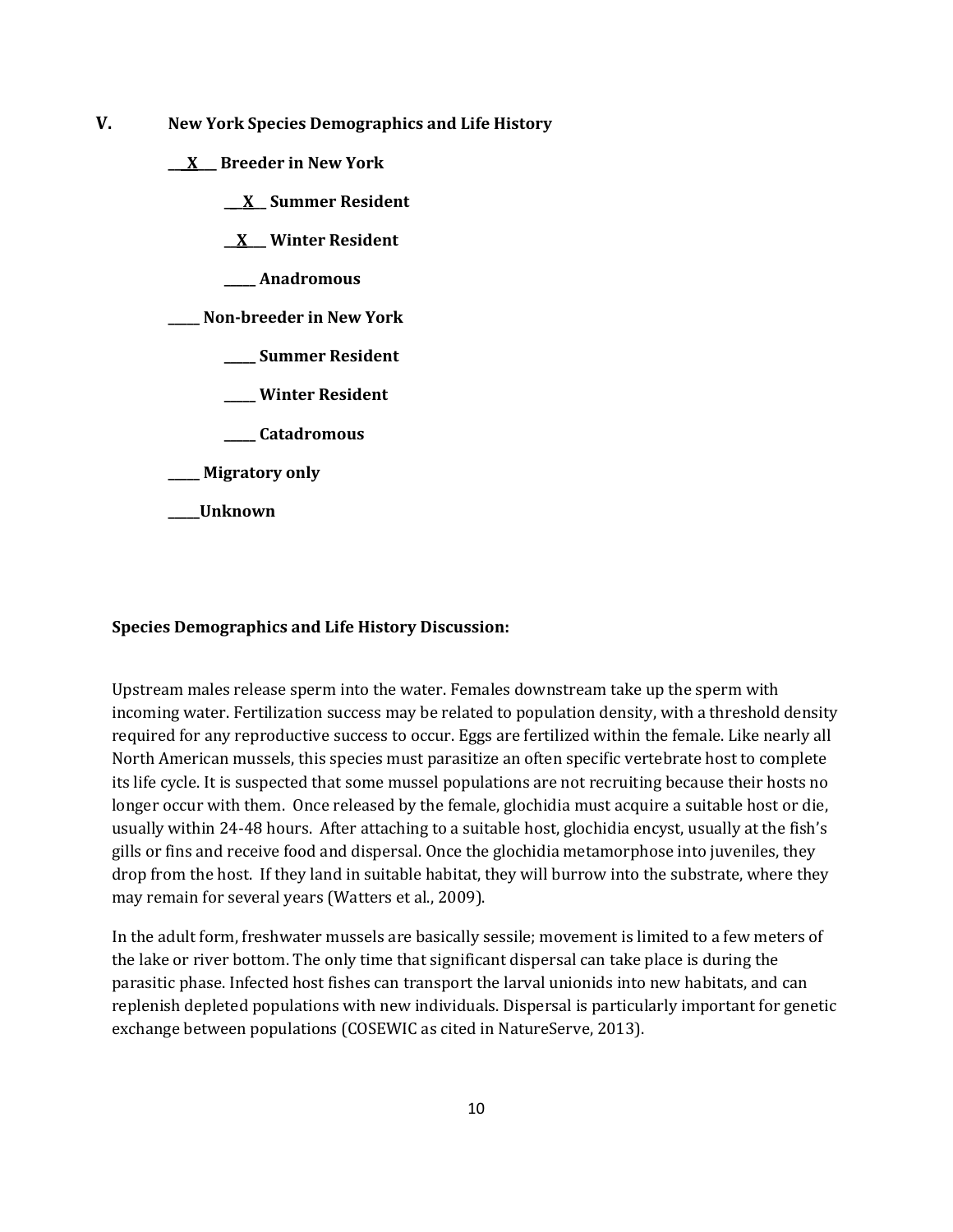This species has an equilibrium life history strategy, characterized primarily by long life span, mostly short term brooding, low to moderate growth rate, and late maturity, with low reproductive effort and fecundity that increases slowly after maturation. This life history strategy is considered to be favored in stable, productive habitats (Haag, 2012).

*M. margaritifera* has the highest fecundity reported for any freshwater mussel, with upward of 17 million glochidia produced annually (Bauer 1994, 1987) and is thought to be the longest-lived invertebrate animal (NatureServe, 2013). North American specimens can live for more than 50 years, while European specimens have been known to reach a maximum age in excess of 130 years (Watters et al., Bauer, Nedeau, Ziuganov et al. as cited in NatureServe, 2013). *M. margaritifera* reaches sexual maturity at 12 to 20 years of age (Watters et al., 2009; Young & Williams, 1984; Bauer, 1987). Once mature, females reproduce for the rest of their lives, never reaching senescence (Bauer as cited in Watters et al., 2009; Young & Williams, 1984; Hastie & Young as cited in NatureServe, 2013).

Females of this species have the ability to become hermaphroditic (Bauer as cited in Nedeau, 2008, Bauer as cited in Watters et al., 2009). Hermaphroditism affords benefits when population densities are low; under such conditions, females may switch to self-fertilization to ensure that recruitment continues.

Typically, salmonids are the host fish for this species (Watters et al., 2009). For fish of northeast North America, glochidia have been found to transform on Chinook salmon (*Oncorhynchus tshawytscha*), rainbow trout (*Oncorhynchus mykiss*), Coho salmon (*Oncorynchus kisutch*), brook trout (*Salvelinus fontinalis*), brown trout, (*Salvelinus fontinalis*), and Atlantic salmon (*Salmo salar*) (Watters et al., 2009). Young and Williams (1984), however, claim rainbow trout is an unsuitable host. Females are gravid from late summer to late October (Hastie & Young as cited in Nedeau, 2008), with glochidia released from July to October. Glochidia may overwinter on the host until the following May or longer (Watters et al., 2009).

## **VI. Threats:**

Factors believed to limit *M. margaritifera* are pH (acidity), eutrophication, sedimentation, and water temperature. New York State's populations and their habitats are exposed to these threats.

#### **Agricultural Runoff**

Although the watersheds of most of New York's *M. margaritifera* streams are mostly forested, in some areas of known populations, there are exceptions. Almost the entire main stem of Fish Creek, and both the Boquet River and the North Branch of the Boquet River run through large stretches of cultivated cropland. Grannis Brook and Leonard Brook run through extensive blocks of recently harvested forest. Many other upstream tributaries to the Grass River, including Little River, Black Brook, Elm Creek, upper reaches of Grass River, and Plum Brook, also run adjacent to multiple patches of recently harvested forest land (New York State Landcover, 2010). Aquatic habitats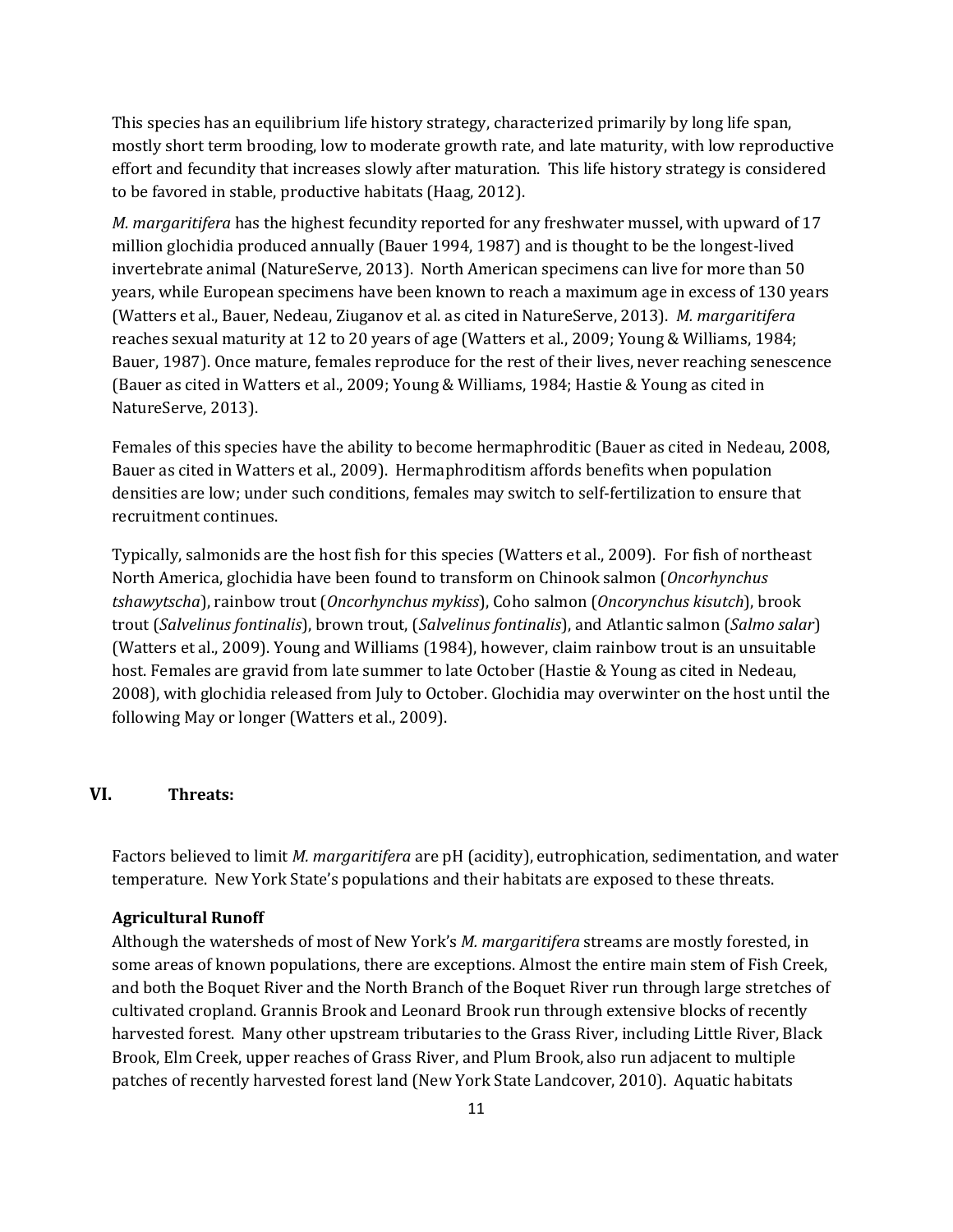lacking vegetated buffers of adequate width are threatened by runoff from urban areas, roads, lawns, and agricultural land (Gillis, 2012). If best management practices are not closely adhered to, mussel habitat adjacent to wood harvest or agricultural land is subjected to pesticide, fertilizer, and silt/sediment runoff. For example, in Germany, deposition of sand and mud, and compaction of the streambed, reduced surface-subsurface exchange and had strongly negative effect on habitat quality and juvenile recruitment (Geist & Auerswald as cited in Nedeau, 2008). During recent mussel surveys in Western and Central New York, it has been documented that sufficient vegetated riparian buffers are often lacking along known mussel streams (Mahar & Landry, 2013), indicating that runoff is a major threat to resident mussel populations.

The presence of pesticides and fertilizers in our rural watersheds is nearly ubiquitous (Haag, 2012). And because pesticides and their associated surfactants adsorb onto sediment particles, sedimentation may act as a vector for their transport into the aquatic system (Haag, 2012). Mussels are more sensitive to pesticides than many other animals (Watters et al., 2009). Although effects of pesticides are species-specific, sub-lethal levels of PCBs, DDT, malathion, and other compounds inhibit respiratory efficiency and accumulate in the tissues. Atrazine and permethrin at sublethal concentrations reduced juvenile growth (Bringolf et al. 2007a, 2007b) and environmental levels of atrazine altered mussel movement and aggregation behavior (Flynn and Spellman 2009). Pesticides can affect mussels in many ways, but the full range of long-term effects remains unknown (Haag, 2012).

Fertilizer runoff is also a concern. Bauer (as cited in Strayer & Jirka, 1997) has shown that enrichment of streams by nutrients, especially nitrate, has caused declines in *M. margaritifera* populations in Europe. Bauer (1988) demonstrated that the adult mortality rate increased as stream nitrate concentrations increased, and that juvenile recruitment declined as phosphate, calcium, and biological oxygen demand increased. High inputs of nitrogen from fertilizers can cause increases in ammonia in the water and the substrate, leading to direct toxicity for a wide range of mussel species. Mussels, especially in their early life stages, are more sensitive to un-ionized ammonia than other organisms, and high sensitivity is seen across a range of species and life histories (Haag, 2012). In addition, ammonia adsorbs to sediment particles, resulting in higher nitrogen concentrations in the substrate than in the overlying water. The nitrogen present in the interstitial spaces in the substrate is thought to result in juvenile mortality and to prevent recruitment by some mussel species (Strayer and Malcom, 2012). Studies have suggested decreasing sediment loads entering aquatic systems as the best way to decrease the impact of numerous stressors for mussels in general (Roley et al, 2012).

#### **Treated Waste Water**

*M. margaritifera* populations in the Fish Creek at Taberg, at Grass River at Canton, and in the Boquet River at both Willsboro and Wadhams are directly exposed to treated effluent from waste water treatment facilities (SPDES, 2007). Recent studies show that mussel richness and abundance decrease with increased proximity to sewage effluent (Wildenberg, 2012). The input of biomaterial from waste water treatment plants depletes dissolved oxygen levels, negatively impacting mussels.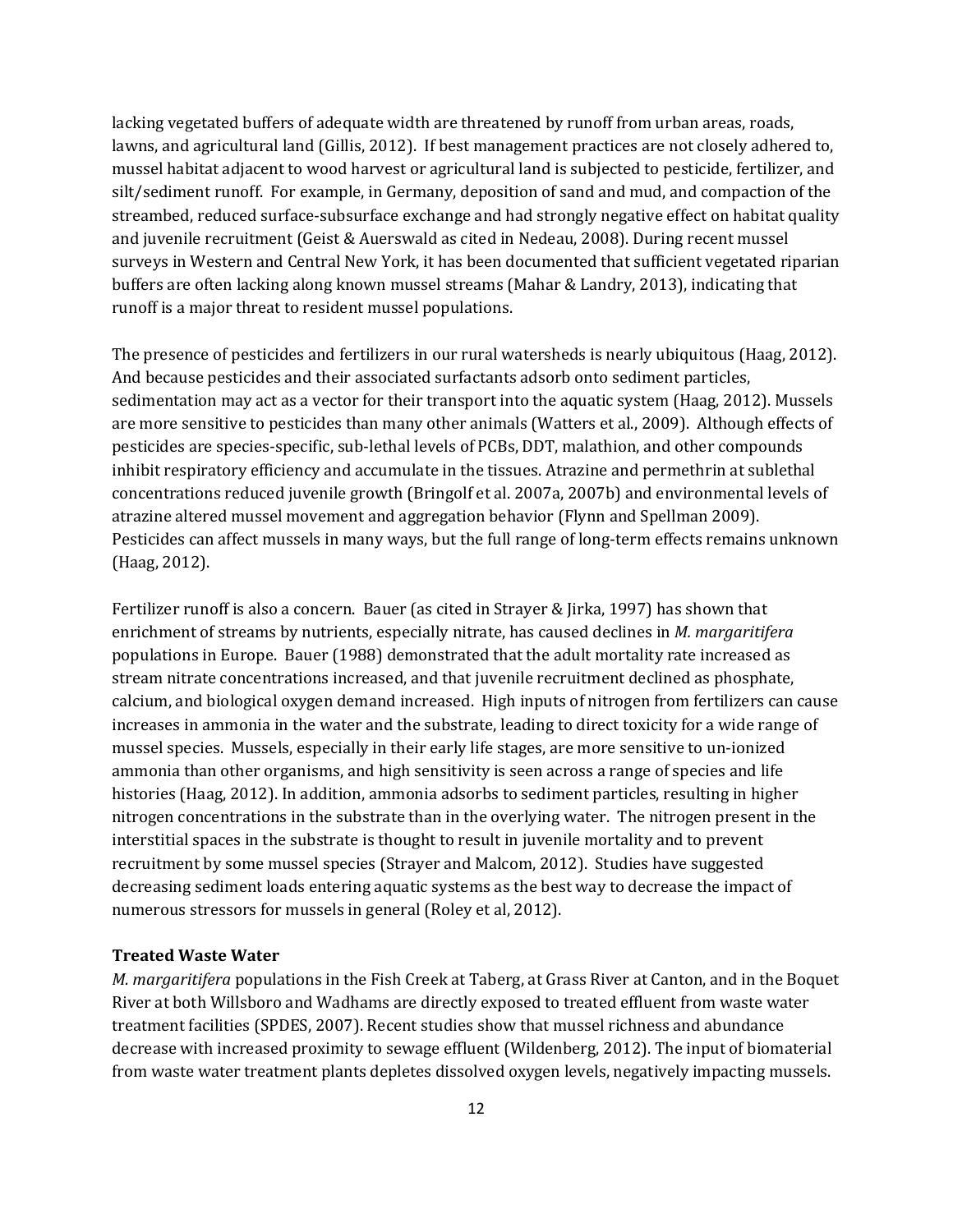Ammonia from wastewater treatment plants has been found to be toxic to glochidia (Goudraeu et al.*,* 1993) and at sub-lethal exposure, adult mussels exhibit decreased respiratory efficiency (Anderson et al*.,* 1978). Endocrine disrupters from pharmaceuticals are also present in municipal sewage effluents and are increasingly common in rivers and lakes (Haag, 2012). In mussels, chronic exposure to estrogenic compounds in effluents caused feminization of male mussels, but these individuals did not produce eggs, suggesting major disruption of reproductive function (Gagne et al. 2011). The long term effects of these compounds on mussels are unknown (Haag, 2012). It should be noted that in the Susquehanna Basin, Harman and Lord (2010) found no evidence that waste water treatment plants were responsible for reductions in mussel species of greatest conservation need.

#### **Runoff from Developed Land**

Although this species is found in areas of the state that have not been heavily urbanized, local and regional roads criss-cross the North Country landscape, providing a source of non-point source pollution to adjacent waterways. In addition, a stretch of the Grass River that is known to have *M. margaritifera* runs through the municipality of Canton (New York State Landcover, 2010). These developed lands are likely sources of stormwater runoff containing metals and road salts. Mussels are particularly sensitive to heavy metals, more so than many other animals used in toxicological tests (Keller & Zam, 1991). Low levels of metals may interfere with the ability of glochidia to attach to the host (Huebner & Pynnonen, 1992), suggesting that U.S. EPA ambient water quality criteria may not adequately protect mussels from toxic metals (Wang et al., 2011). In addition, increases in salinity from the runoff of salt used for clearing roads in winter may be lethal to glochidia and juvenile mussels (Keller & Zam 1991, Liquori & Insler 1985; Pandolfo et al., 2012). Based on these studies, the U.S. EPA's ambient water quality criterion for acute chloride exposures may not be protective of all freshwater mussels (Pandolfo et al., 2012).

#### **Habitat Modifications**

Ecosystem modifications, such as in-stream work associated with canal dredging, bridge replacements, gravel mining, and vegetation removal kill mussels and destroy their habitat. For example, dredging for vegetation removal has been shown to remove up to 23% of mussels in spoils (Aldridge, 2000). Further evidence for disruption was provided by mussel surveys adjacent to approximately 20 river miles of Conewango Creek that had been channelized and straightened in the first half of the 20th century. The resulting "dredge" had no riffle or run habitat and sites just below and above this channelized section contained few or no mussels (The Nature Conservancy, 2009). Although limited in geographic scope these habitat modification activities have long term impacts on mussels and their distribution (Aldridge, 2000).

#### **Acidification**

Acid deposition is of particular concern to New York State because of important and sensitive ecosystems which lie immediately downwind of the largest mid-western utilities burning fossil fuels and emitting sulfur dioxide and oxides of nitrogen in North America. The Adirondacks are particularly sensitive to acidic deposition because it lacks adequate soil and bedrock buffering capacity to counter the deposited acids. In this region, acidic deposition has affected hundreds of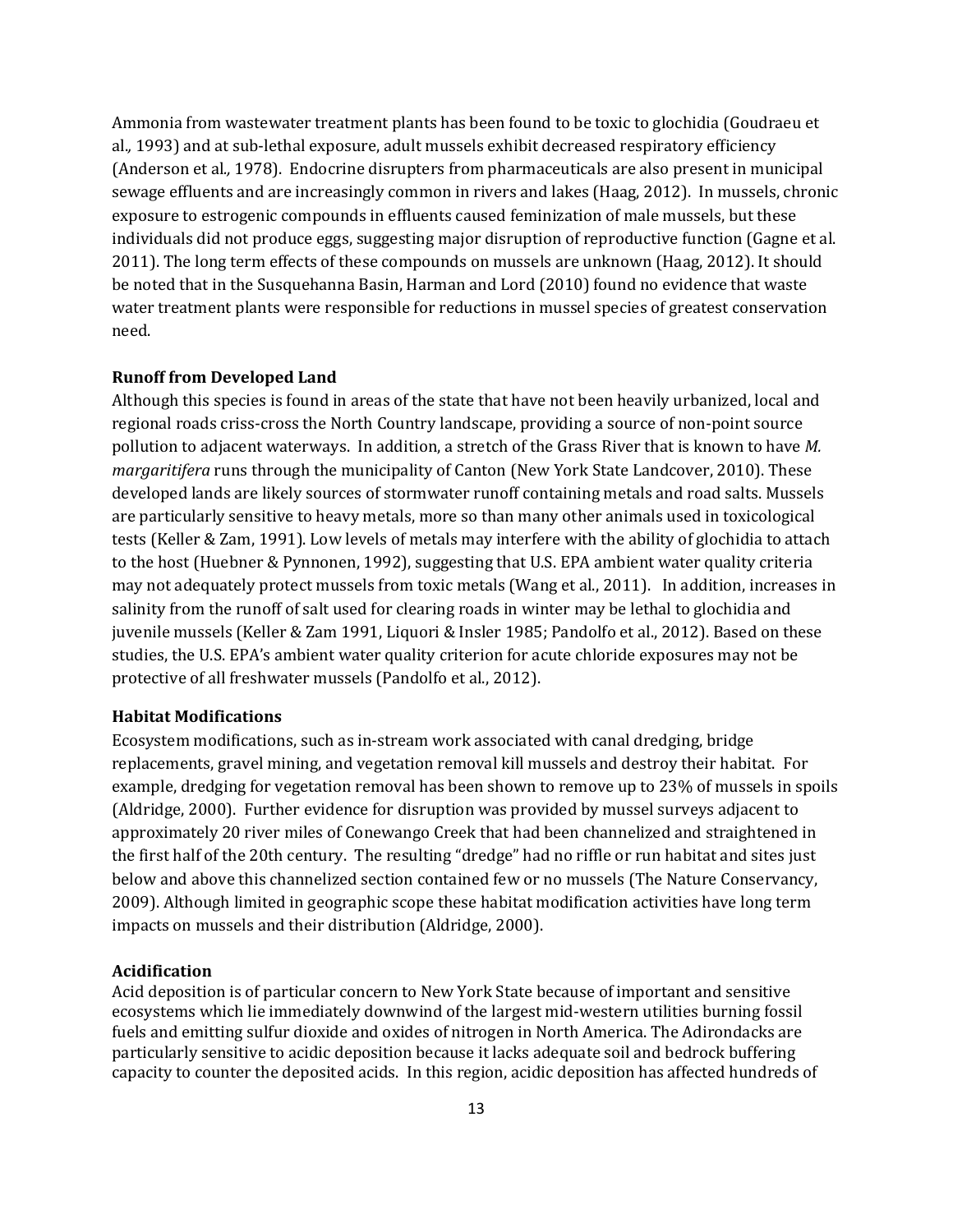lakes and thousands of miles of headwater streams. The diversity of life in these acidic waters has been greatly reduced ("Environmental Impacts of Acid," 2012).

*M. margaritifera* is very sensitive to extended durations exposed to water with a pH ≤ 5.0-5.5 Dolmen & Kleiven (as cited in Nedeau, 2008), suggest that acidification and eutrophication were responsible for the extinction of 94 percent of *M. margaritifera* in Norway). For this reason, it is possible that this species has also been lost from portions of its historic New York range. Future efforts to control urban smog during the summer season will result in some reductions, however additional nitrate reductions are needed. A recent U.S. EPA report which used computer models to predict future lake acidity reported that without additional reductions in emissions, the number of acidic Adirondack lakes will actually continue to increase ("Environmental Impacts of Acid," 2012).

#### **Water Temperature Changes**

In a recent assessment of the vulnerability of at-risk species to climate change in New York, Schesinger et al. (2011) ranked this species as "extremely vulnerable." This indicates that abundance and/or range extent within New York is extremely likely to substantially decrease or disappear by 2050. Warmer stream temperatures due to the combined effects of land use, such as removal of shaded buffers, and climate change may contribute to the loss of coldwater fisheries and *M. margaritifera* populations in some watersheds (Nedeau, 2008). Temperature induced changes in fish communities could have a profound influence on the availability of hosts for freshwater mussels. Mussels, like *M. margaritifera*, that inhabit small streams and rivers and rely on fish adapted for cooler water, such as trout species, might be most affected by climate change (Nedeau, 2008).

#### **Sea lamprey control treatments**

*M. margartifera* populations are found in several stream that are regularly scheduled for sea lamprey control treatment. These streams include Scriba Creek, Fish Creek, and Black River in the Lake Ontario drainage and Boquet River and Salmon River in the Lake Champlain drainage. Fish Creek, a known *M. margaritifera* stream, was treated with lampricide in 2013. The impact of this treatment on the *M. margaritifera* population has not been evaluated.

In New York, tributaries harboring larval sea lamprey (*Petromyzon marinus*), are treated periodically with lampricides (TFM or TFM/Niclosamide mixtures) by Fisheries and Oceans Canada and the U.S. Fish and Wildlife Service to reduce larval populations (Sullivan and Adair 2014). Niclosamide was originally developed as a molluscicide. While unionid mortality is thought to be minimal at TFM concentrations typically applied to streams to control sea lamprey larvae (1.0 –1.5 × sea lamprey MLC), increases in unionid mortality were observed when exposed to the niclosamide mixture, indicating that mussels may be at risk when the mixture is used in control operations. Treatment managers should use caution when using the combination of TFM and niclosamide in streams with known mussel populations and every effort should be made to maintain lampricide concentrations at or near the MLC for sea lamprey to minimize the risk to this important faunal group (Boogaard, 2006).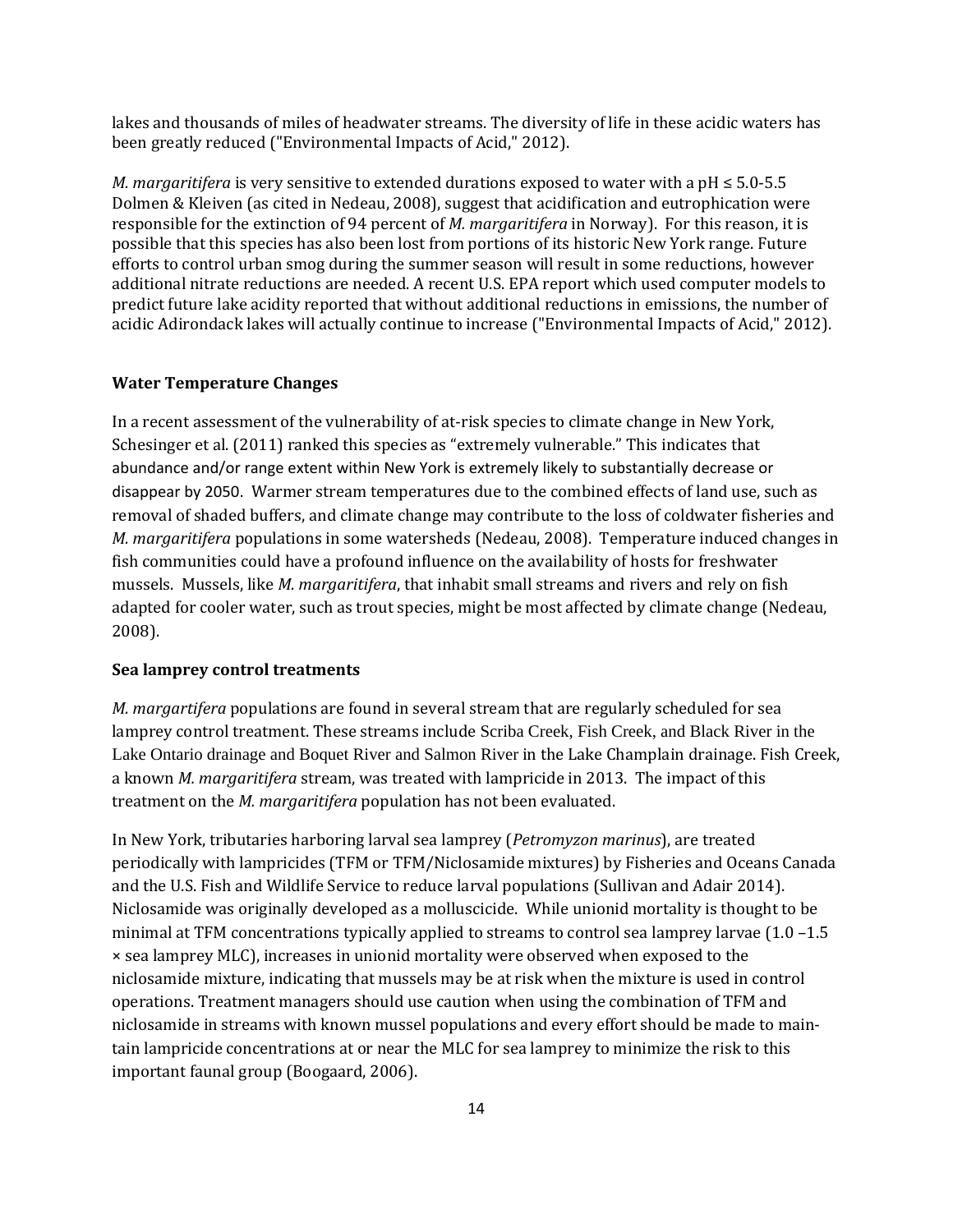#### **Impoundments – Range wide**

Across its range, impoundments likely contributed to the reduced distribution of mussels that we see today. Vaughn and Taylor (1999) observed a mussel extinction gradient with a gradual, linear increase in mussel species richness and abundance with increasing distance downstream from impoundments. Species and their hosts that require shallow, oxygenated, fast-flowing water quickly are eliminated. Continuously cold water from both increased water depth upstream of the dam and dam discharges downstream of the dam may prevent reproduction. Impoundment increases silt load and eutrophication, resulting in changes in the fish fauna, and therefore the availability of hosts. Dams represent distributional barriers to fish hosts, and therefore to the mussels themselves. The zoogeographic patterns of several species suggest a dam-limited range. Dams also act as sediment traps, often having many feet of silt and debris caught on their upstream side. These areas generally are without mussels. Below the dam, the tailwaters often have dense mussel beds, as these reaches are the only areas left that still have oxygenated, fast moving water. This is exemplified by the distribution of beds in the lower Muskingum River, Ohio (Stansbery & King 1983; ESI 1993c).

In addition, improperly sized and poorly installed or poorly maintained culverts have impacts similar to dams in that they fragment habitat, preventing the movement by host fish, and effectively isolating mussel populations. And because culverts are located at nearly every road-stream intersection, there is the potential for landscape level fragmentation of mussel habitat.

#### **Are there regulatory mechanisms that protect the species or its habitat in New York?**

**\_\_\_\_\_\_ No \_\_\_\_\_ Unknown \_\_X\_\_\_\_ Yes** 

Mussel habitats receive some generic protection under several New York State regulations (NYCRR) promulgated under the authority of the New York Environmental Conservation Law (ECL), specifically Part 608 of the NYCRR: Use and Protection of Waters, and Part 617 of the NYCRR: State Environmental Quality Review (SEQR). Part 608 provides protection of some mussel habitats by regulating and requiring environmental review of the modification or disturbance of any "protected stream", its bed or bank, and removal of sand, gravel or other material from its bed or banks (608.2 Disturbance of Protected Streams). This does not provide adequate protection of mussels and their habitats as it only protects streams or particular portions of a streams for which there has been adopted by NYSDEC or any of its predecessors any of the following classifications or standards: AA, AA(t), A, A(t), B, B(t) C(t), or Streams designated (t)(trout) also include those more specifically designated (ts)(trout spawning). Mussels habitats may also receive some additional protections as the construction, repair, breach or removals of dams, and the excavation and placement of fill in navigable waters are subject to regulation and environmental review under Part 608, 608.3 and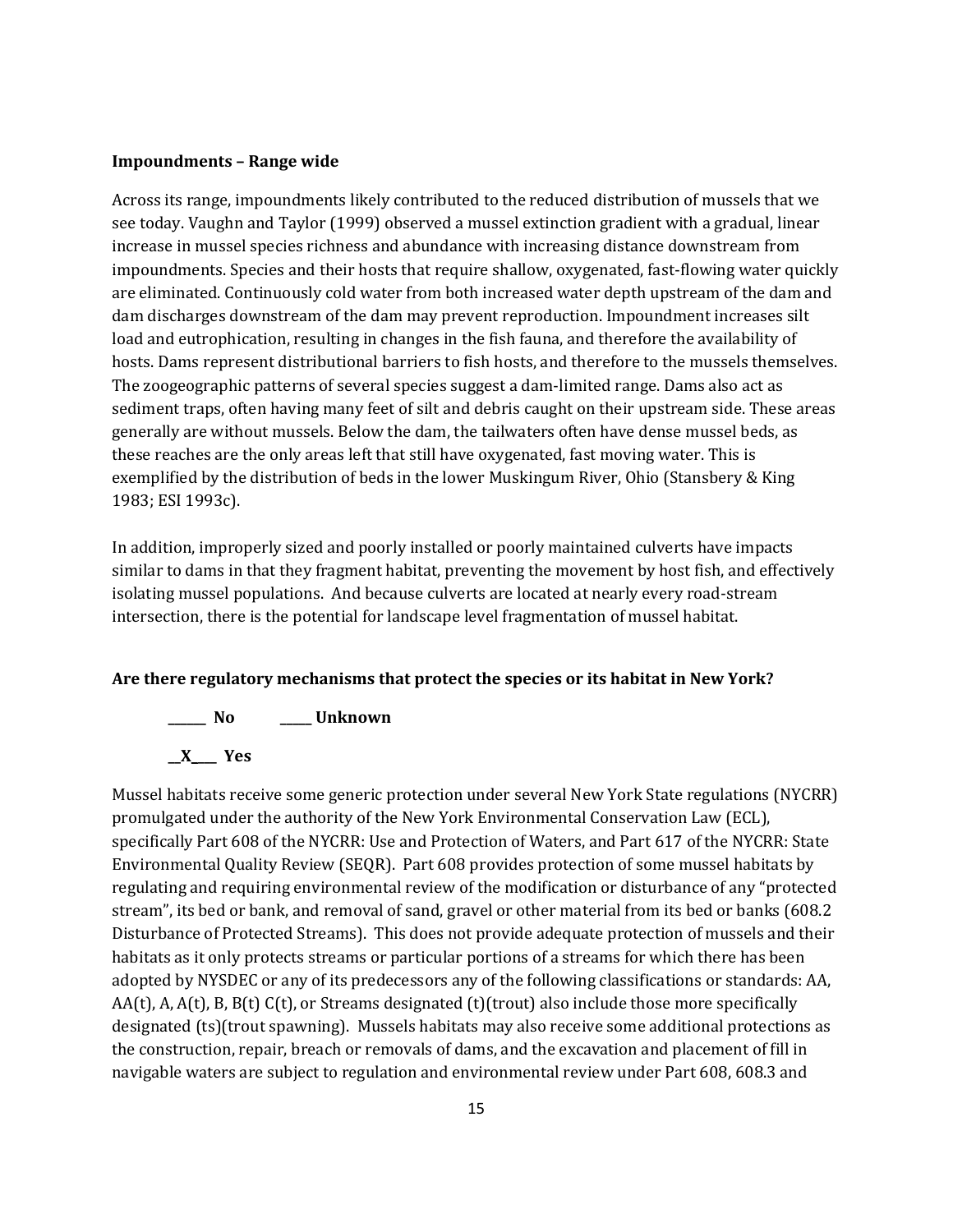608.5 respectively. Under part 608, projects requiring a permit can be conditioned by NYSDEC to include best management practices, such as sediment and erosion protections. Through the review process, these projects can also be modified to reduce impacts in order to meet permit issuance standards.

Under Part 608, protection of unlisted species of mussels is general and relatively limited. More importantly, Class C and D waters with mussels do not receive protection under these regulations. A significant portion of the New York's mussel resources occur within Class C and D waters. An additional but not insignificant gap in protection occurs because agricultural activities consisting of the crossing and re-crossing of a protected stream by livestock or wheeled farming equipment normally used for traditional agricultural purposes or of withdrawing irrigation water in a manner which does not otherwise alter the stream, are exempt from these regulations and environmental review.

Water quality certifications required by Section 401 of the Federal Water Pollution Control Act, Title 33 United States Code 1341(see subdivision (c)of this Section)may provide protection for freshwater mussels and their habitats from some activities that would potentially have adverse impacts by regulating construction or operation of facilities that may result in any discharge into navigable waters. Water quality certifcations set water quality-related effluent limitations, water quality standards, thermal discharge criteria, effluent prohibitions and pretreatment standards for projects on navigable waters.

The State Environmental Quality Review (SEQR, Part 617 NYCRR) may also protect mussels and their habitats by requiring the consideration of environmental factors into the existing planning, review and decision-making processes of state, regional and local government agencies for activities that require discretionary approval. SEQR requires the preparation of an Environmental Impact Statement, including an alternatives analysis, for those activities that may result in a substantial adverse change in ground or surface water quality; a substantial increase in potential for erosion, flooding, leaching or drainage problems; the removal or destruction of large quantities of vegetation or fauna; substantial interference with the movement of any resident or migratory fish or wildlife species; impacts on a significant habitat area; substantial adverse impacts on a threatened or endangered species of animal or plant, or the habitat of such a species; other significant adverse impacts to natural resources; or, a substantial change in the use, or intensity of use, of land including agricultural, open space or recreational resources, or in its capacity to support existing uses.

New York State has numerous laws and regulations that both directly or indirectly protect waters of the state (mussel habitats) including regulations governing direct discharges to surface and groundwater, storm water, agricultural activities, pesticides, flood control, and dams. Without these regulations, mussels would certainly be in worse shape; however, most of these generic protections are not adequate in scope or specific enough to mussel threats to protect the mussel resources of New York State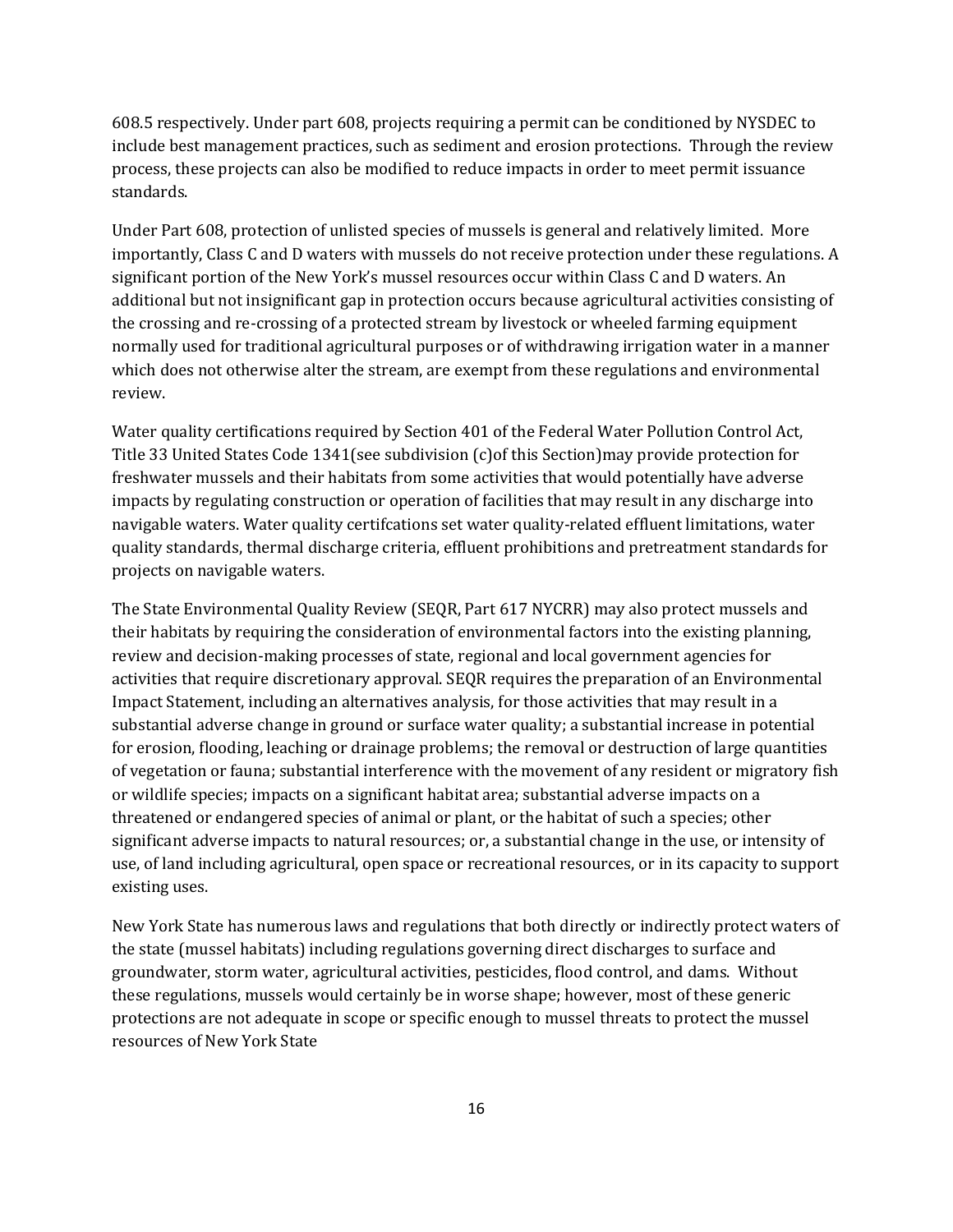**Describe knowledge of management/conservation actions that are needed for recovery/conservation, or to eliminate, minimize, or compensate for the identified threats:**

- Modify marine mussel regulations or the definition of protected wildlife in NYCRR to clarify that freshwater mussels are protected under ECL. Current regulations could be interpreted that freshwater mussels may only be protected as shellfish without a season within the Marine District.
- Through landowner incentive programs or regulation, riparian buffers, particularly those that also provide shade, should be added/maintained/widened, along agricultural fields, subdivisions, and along major roads to decrease the levels of nitrogen, pesticides, sediment, heavy metals, and salts from entering these aquatic systems, as well as to moderate water temperature. Studies have suggested decreasing sediment loads entering aquatic systems as the best way to decrease the impact of numerous stressors for mussels in general (Roley et al, 2012).
- Require all state agencies to maintain appropriate vegetative buffers along streams, rivers and lakes on state-owned or state managed properties.
- Develop and implement a comprehensive monitoring strategy that identifies protocols, including locations and specific intervals, for regular monitoring of known mussel populations to detect assess trends and detect dangerous declines.
- Mussel sensitivity to particular pollutants should be considered or addressed in the regulation of wastewater and stormwater discharges to groundwater and surface waters, State Pollutant Discharge Elimination Systems (SPDES). This should be reflected in effluent limitations for discharges, including discharges from P/C/I facilities (Private/Commercial/Industrial), CAFO facilities (Concentrated Animal Feeding Operations), High Volume Hydraulic Fracturing Discharges, and Wastewater treatment plants, etc. Discharges whose receiving waters have mussels, particularly those with known populations of mussels listed as Endangered, Threatened, Special concern or SGCN, should be carefully reviewed for potential impacts to mussels. For example, deleterious levels of ammonia (a component of many types of discharges) and molluscicides (a commonly used water treatment chemical in discharged water) should not be permitted.
- Coordinate with local wastewater treatment facilities to improve ammonia removal of treated discharge. This has been documented as a threat to unionids at multiple life stages, and therefore needs to be addressed (Gillis, 2012).
- In areas subject to tree harvest, promote best forestry practices to reduce/eliminate sedimentation and to ensure that substantial woody vegetation in areas directly adjacent to streams continue to provide temperature-moderating shade to the stream.
- Establish a protocol whereas DEC staff work closely with state and local highway departments to reduce impacts to native mussels during maintenance and construction projects.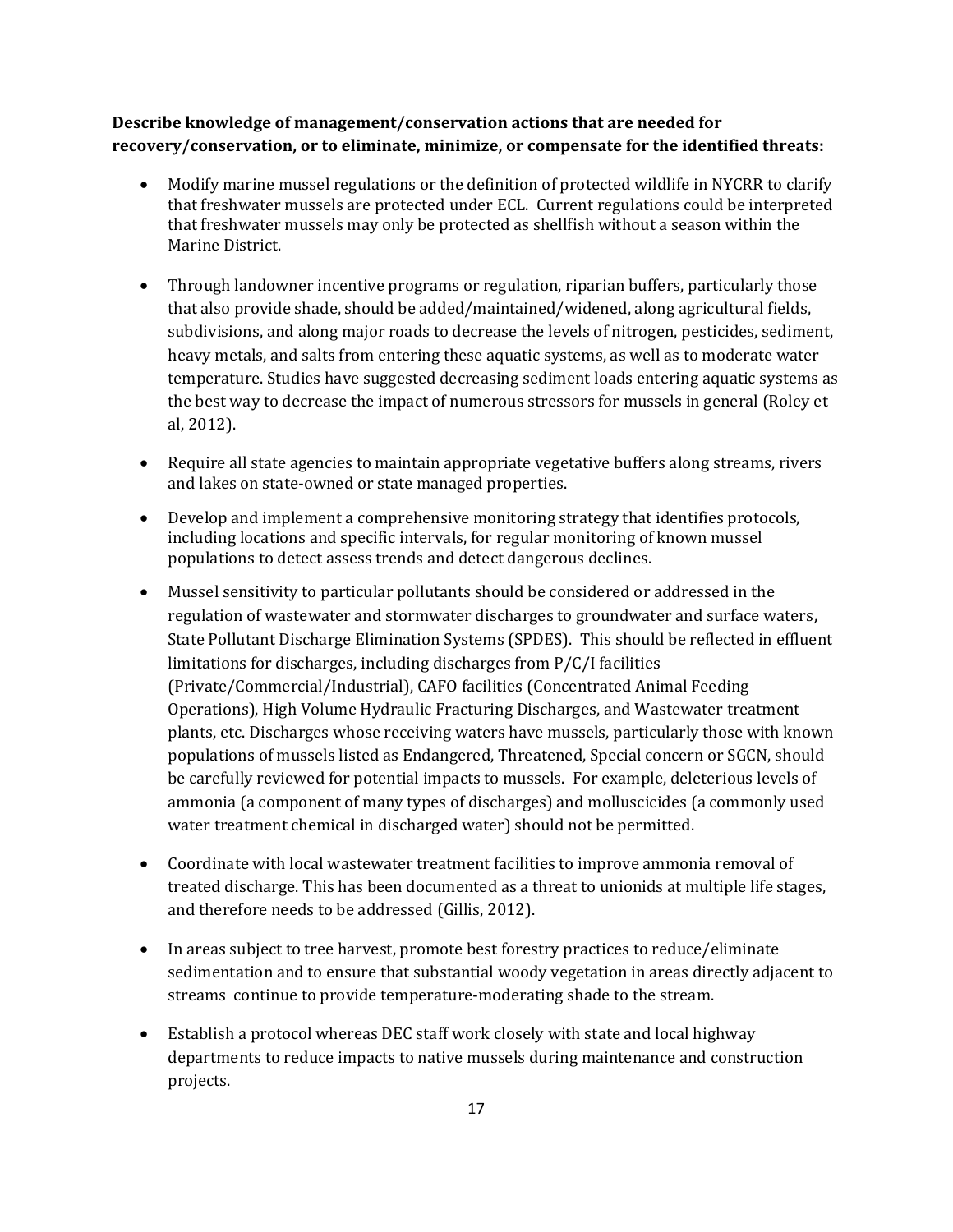- Replace culverts that disrupt aquatic habitat connectivity to allow for passage of small fish species.
- Within the Great Lakes and Champlain watersheds, lamprey control efforts should consider specific, potentially adverse, impacts to native freshwater mussels when determining methods, including selection of lampricide formulations and concentrations.

Lampricide treatment managers should use caution when using the combination of TFM and niclosamide in streams with known mussel populations and every effort should be made to maintain lampricide concentrations at or near the MLC for sea lamprey to minimize the risk to this important faunal group (Boogaard, 2006).

• NYSDEC should consider sensitivity of freshwater mussels to specific pollutants in the establishment and setting of water quality standards and TMDLs for waters containing freshwater mussels. A Total Maximum Daily Load (TMDL) specifies the maximum amount of a pollutant that a waterbody can receive and still meet water quality standards. TMDLs account for all contributing sources (e.g. point & nonpoint sources, and natural background levels), seasonal variations in the pollutant load, and incorporate a margin of safety that accounts for unknown or unexpected sources of the pollutant. In essence, a TMDL defines the capacity of the waterbody to absorb a pollutant and still meet water quality standards. The Clean Water Act requires states to identify waterbodies that do not meet water quality standards after application of technology-based effluent limitations. For these "impaired waters," states must consider the development of alternative strategies, including TMDLs, for reducing the pollutants responsible for the failure to meet water quality standards.

The Comprehensive Wildlife Conservation Strategy (NYSDEC 2006) includes recommendations for the following actions for freshwater mussels:

## **Habitat management:**

- Manage areas of important mussel populations by controlling degradation factors (e.g..) Controlling livestock access, point source or non-point source pollution, flow alteration, etc.)
- Develop methods to improve and restore freshwater bivalve habitat.

## **Habitat research:**

- Conduct research to determine habitat parameters necessary for good populations of each species of species-at-risk listed mussels.
- Research flow requirements of freshwater bivalves and model the effects of flow changes both in volume and timing.
- Research all parameters of mussel habitat requirements including temperature, substrate, fish, flow, food, etc.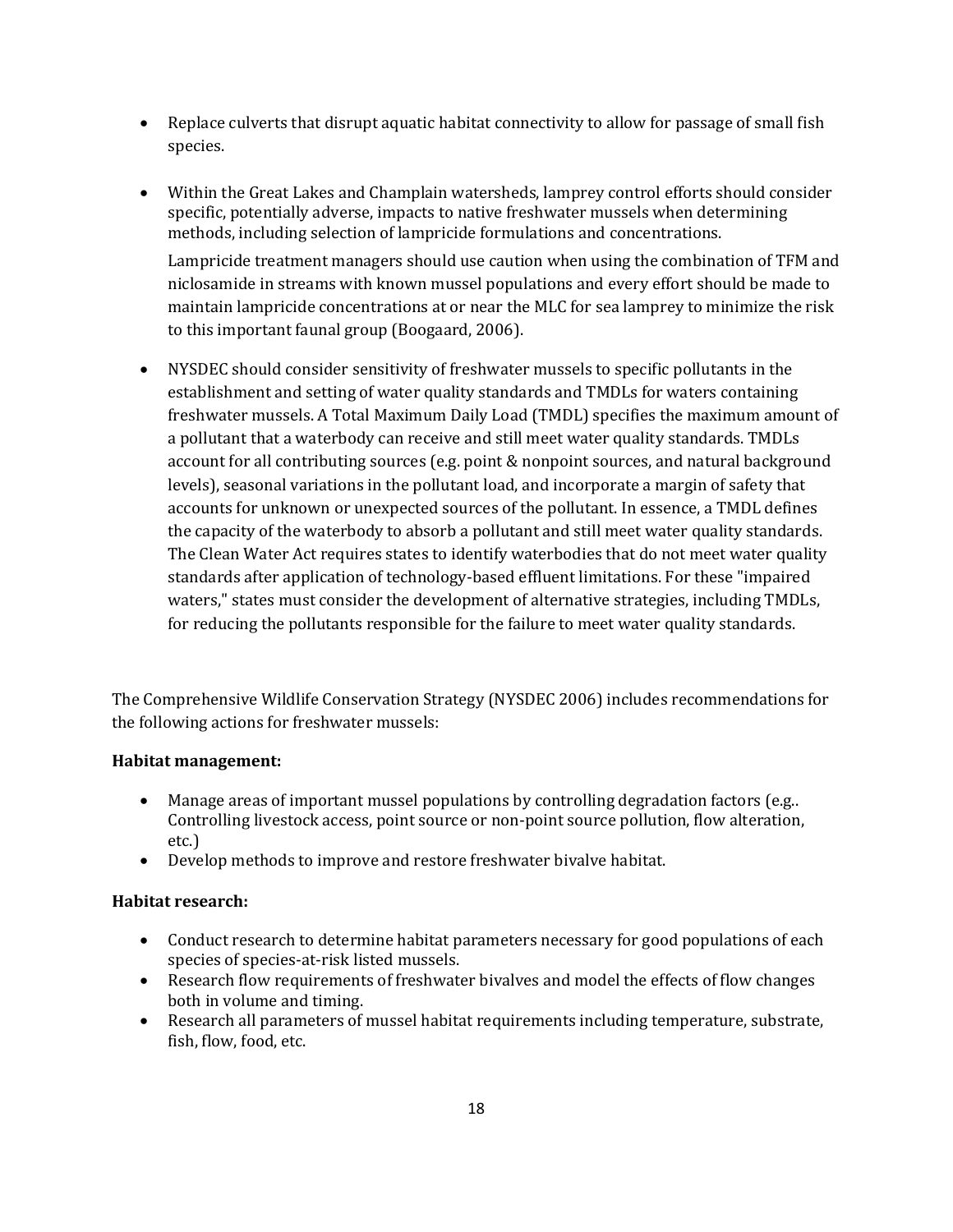## **Habitat restoration:**

• Restore degraded habitat areas to allow for recolonization or reintroduction of listed mussels.

## **Invasive species control:**

- Develop a monitoring/control plan that includes measures to detect invasive species problematic to freshwater bivalves in all New York watersheds and actions that will be taken to control them before they become threats.
- Conduct research on control of exotic bivalve species that compete with native mussels and exotic crustaceans or fish which may prey on them.

## **Life history research:**

- Research effects of pesticides and other chemicals, including ammonia, on all life stages of freshwater bivalves: sperm/egg, glochidia, larva, adults.
- Research potential interbreeding between *Alasmidonta varicosa* and *Alasmidonta marginata* and, if occurring, evaluate the potential threat to *A. varicosa* population integrity.
- Determine fish hosts for species where this is not known for populations living in New York.
- Research population dynamics of listed mussel species including connectivity of populations or subpopulations and genetic distinctness of populations or subpopulations.
- Determine or confirm breeding phenology and habitat conditions necessary for successful breeding for listed mussels (e.g.. mussel density, pop. level of fish host, temp, flow).

## **Modify regulation:**

• Modify marine mussel regulations to be clearer that freshwater mussels are protected under ECL.

## **New regulation:**

- Ban the importation of fish that feed on freshwater mollusks (e.g.. black carp).
- Require inclusion of all stages of freshwater mussels in testing for approval of new pesticides in New York*.*

## **Other action:**

- Develop an outreach program to private landowners through the Landowner Incentive Program to educate the public about freshwater mussel protection and initiate projects to prevent or repair impacts from land use on mussels.
- Increase regional permit control of development and highway projects that may impact native mussels.
- Develop standard monitoring/survey protocols for development projects in all watersheds in New York.
- Evaluate threats to mussels in each New York watershed and prioritize areas for actions to address the threats.
- Research the best survey methods both for detection of rare species and evaluation of population status and trends.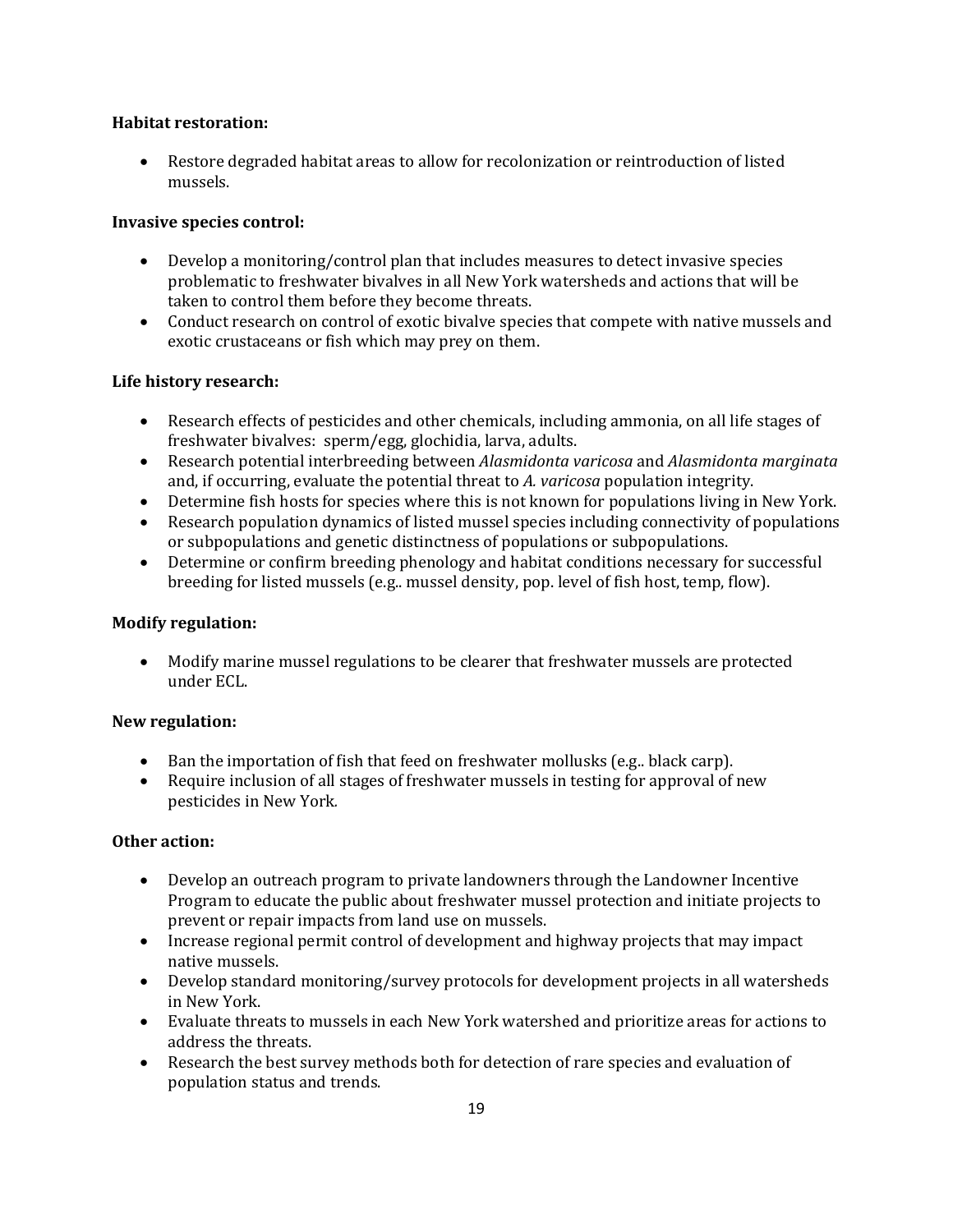• Begin evaluation of members of the family Sphaeridae (fingernail clams) for inclusion into the species at risk list.

## **Population monitoring:**

- Conduct population estimates of species-at-risk listed mussel species in NY
- Conduct surveys to determine distribution of species-at-risk listed mussel species in NY.

## **Regional management plan:**

• Incorporate freshwater mussel goals and objectives into regional water quality and fish management plans and policies.

## **Relocation/reintroduction:**

• Where appropriate, reintroduce listed mussels into appropriate habitat within their historic range.

## **Statewide management plan:**

• Incorporate freshwater mussel goals and objectives into statewide water quality and fish management plans and policies.

## **VII. References**

- Aldridge, D. C. (2000). The impacts of dredging and weed cutting on a population of freshwater mussels (Bivalvia: Unionidae). *Biological Conservation*, *95*(3), 247-257.
- Anderson, K. B., Sparks, R. E., & Paparo, A. A. (1978). Rapid assessment of water quality, using the fingernail clam, *Musculium transversum*: Final Report. University of Illinois, Urbana. 130p.
- Bauer, G. (1998). Allocation policy of female freshwater pearl mussels. *Oecologia, 117: 90-94*
- Bauer, G. (1994). The adaptive value of offspring size among freshwater mussels (Bivalvia; Unionoidea). *Journal of Animal Ecology*, 933-944.
- Bauer, G. (1987). Reproductive strategy of the freshwater pearl mussel *Margeratifera margeratifera*. *Journal of Animal Ecology*
- Benke, A.C. (1990). A perspective on America's vanishing streams. *Journal of the N. American Benthological Society: 9*: 77-88
- Boogaard, Michael A., *Acute Toxicity of the Lampricides TFM and Niclosamide to Three Species of Unionid Mussels,* USGS Open-File Report 2006-1106, April 2006.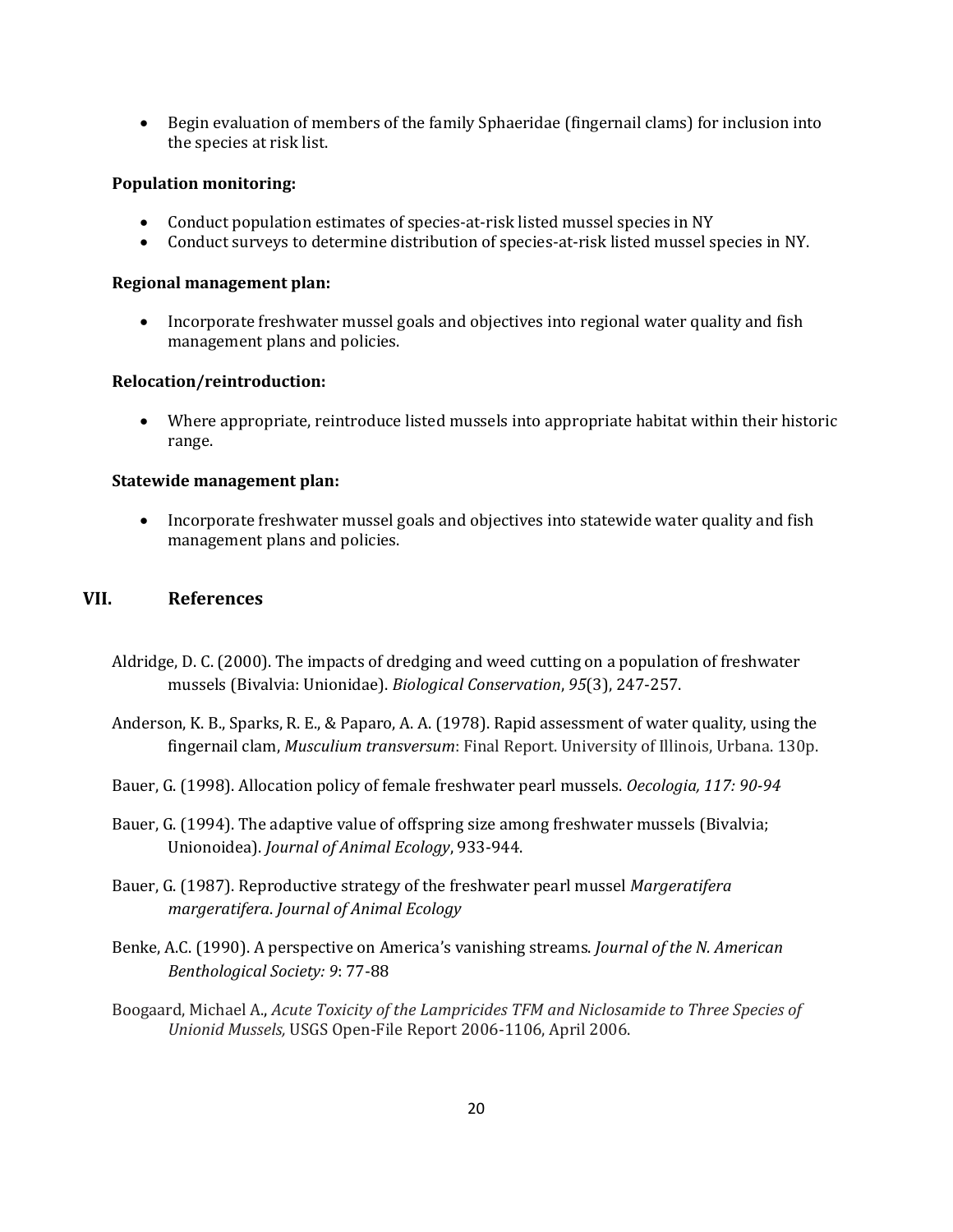- Bringolf, R. B., Cope, W. G., Eads, C. B., Lazaro, P. R., Barnhart, M. C., & Shea, D. (2007). Acute and chronic toxicity of technical‐grade pesticides to glochidia and juveniles of freshwater mussels (unionidae). *Environmental Toxicology and Chemistry*, *26*(10), 2086-2093.
- Bringolf, R. B., Cope, W. G., Barnhart, M. C., Mosher, S., Lazaro, P. R., & Shea, D. (2007). Acute and chronic toxicity of pesticide formulations (atrazine, chlorpyrifos, and permethrin) to glochidia and juveniles of Lampsilis siliquoidea. *Environmental Toxicology and Chemistry*, *26*(10), 2101-2107.
- Environmental Impacts of Acid Deposition: Lakes. (2012). Retrieved from Department of Environmental Conservation website: <http://www.dec.ny.gov/chemical/8631.html>
- Flynn, K., & Spellman, T. (2009). Environmental levels of atrazine decrease spatial aggregation in the freshwater mussel, *Elliptio complanata*. *Ecotoxicology and Environmental Safety*, *72*(4), 1228 -1233.
- Gagné, F., Bouchard, B., André, C., Farcy, E., & Fournier, M. (2011). Evidence of feminization in wild *Elliptio complanata* mussels in the receiving waters downstream of a municipal effluent outfall. *Comparative Biochemistry and Physiology Part C: Toxicology & Pharmacology*, *153*(1), 99-106.
- Gillis, P. L. (2012). Cumulative impacts of urban runoff and municipal wastewater effluents on wild freshwater mussels (*Lasmigona costata*). *Science of the Total Environment*, *431*, 348-356.
- Goudraeu, S. E., Neves, R. J., & Sheehan, R. J. (1993). Effects of wastewater treatment plant effluents on freshwater mollusks in the upper Clinch River, Virginia, USA. *Hydrobiologia*, *252*(3), 211- 230.
- Haag, W. R. (2012). *North American freshwater mussels: natural history, ecology, and conservation*. Cambridge University Press.
- Harman, W.N. and P.H. Lord (2010). Susquehanna Freshwater Mussel Surveys, 2008-2010. Final report submitted to New York State Department of Environmental Conservation. SUNY Oneonta. Cooperstown, NY. 24 pp + plus appendix.
- Homer, C., Dewitz, J., Fry, J., Coan, M., Hossain, N., Larson, C., Herold, N., McKerrow, A., VanDriel, J.N., and Wickham, J. 2007. Completion of the 2001 National Land Cover Database for the Conterminous United States. *Photogrammetric Engineering and Remote Sensing*, Vol. 73, No. 4, pp 337-341.
- Huebner, J. D., & Pynnönen, K. S. (1992). Viability of glochidia of two species of Anodonta exposed to low pH and selected metals. *Canadian Journal of Zoology*, *70*(12), 2348-2355.
- Keller, A. E., & Zam, S. G. (1991). The acute toxicity of selected metals to the freshwater mussel, Anodonta imbecilis. *Environmental Toxicology and Chemistry*, *10*(4), 539-546.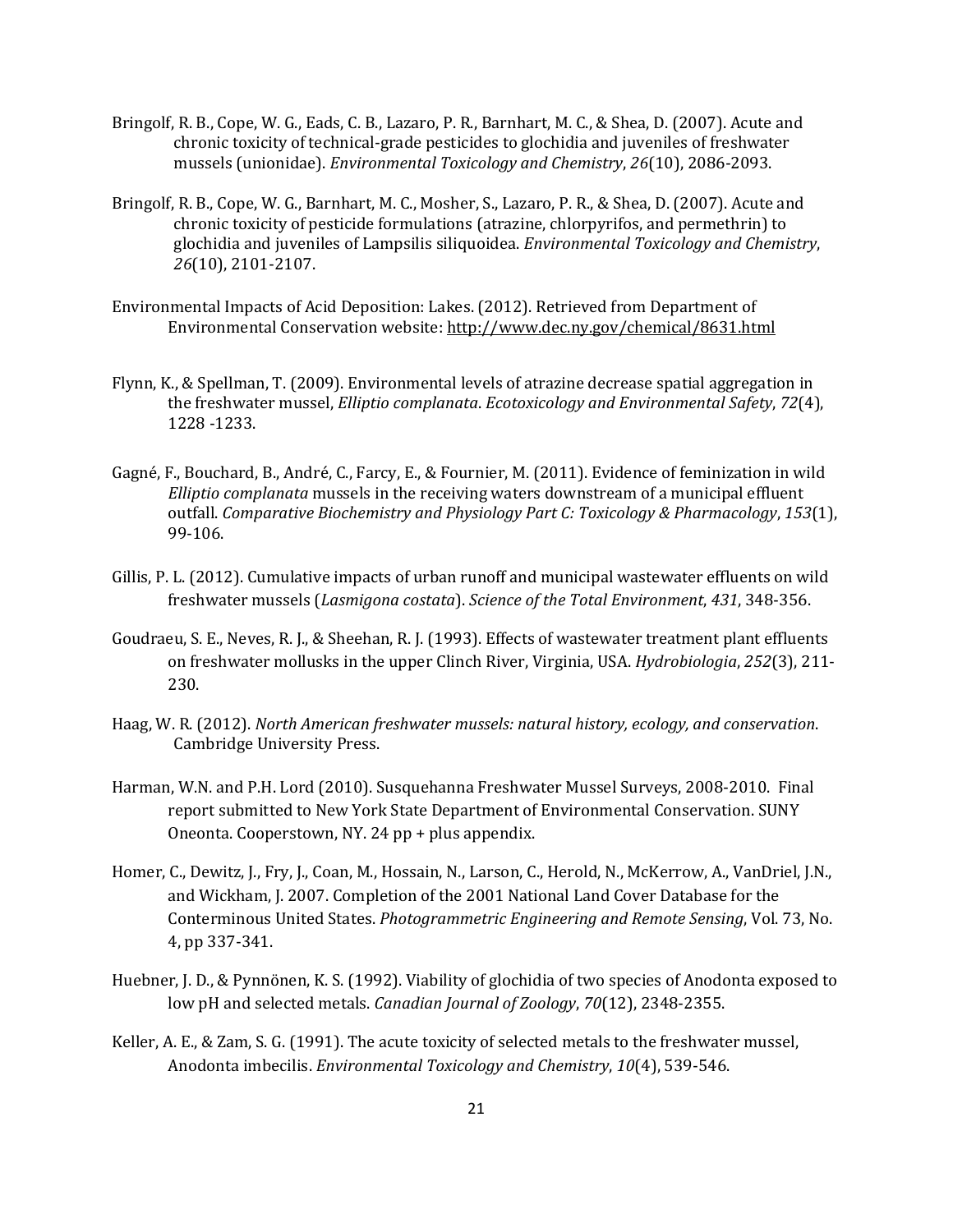- Liquori, V. M., & Insler, G. D. (1985). Gill parasites of the white perch: Phenologies in the lower Hudson River. *New York Fish and Game Journal*, *32*(1), 71-76.
- Mahar, A.M. and J.A. Landry. 2013. State Wildlife Grants Final Report: Inventory of Freshwater Mussels in New York's Southeast and Southwest Lake Ontario Basins, 2008-2013. New York State Department of Environmental Conservation. Avon, NY. *In progress*.
- Nedeau, E.J. 2008. *Freshwater Mussels and the Connecticut River Watershed.* Connecticut River Watershed Council, Greenfield, Massachusetts. Xviii+ 132 pp.
- Natural Heritage Program Element Occurrences [ARC/INFO coverages] (2013). New York Natural Heritage Program, Albany, NY. Available: NYS Department of Environmental Conservation Master Habitat Data Bank's Data Selector.
- NatureServe. (2013). NatureServe Explorer: An online encyclopedia of life [web application]. Version 7.1. NatureServe, Arlington, Virginia. Available http://www.natureserve.org/explorer. (Accessed: February 12, 2013).
- New York Natural Heritage Program. 2013. Online Conservation Guide for *Margaritifera margaritifera*. Available from: http://www.acris.nynhp.org/guide.php?id=8410. (Accessed July 28th, 2014).
- New York State Department of Environmental Conservation. (2006). *New York State Comprehensive Wildlife Conservation Strategy*. Albany, NY: New York State Department of Environmental Conservation.
- New York State Landcover, Version 1. [SDE raster digital data] (2010). National Gap Analysis Program. Moscow, Idaho. Available: NYS Department of Environmental Conservation Master Habitat Data Bank's Data Selector.
- Northeastern Aquatic Habitat Classification System (NAHCS) GIS map for streams and rivers, [vector digital data] (2010). US Environmental Protection Agency, the US Geological Survey, and The Nature Conservancy Eastern Conservation Science. Boston, MA. Available: NYS Department of Environmental Conservation Master Habitat Data Bank's Data Selector.
- Pandolfo, T. J., Cope, W. G., Young, G. B., Jones, J. W., Hua, D., & Lingenfelser, S. F. (2012). Acute effects of road salts and associated cyanide compounds on the early life stages of the unionid mussel Villosa iris. *Environmental Toxicology and Chemistry*, *31*(8), 1801-1806.
- Roley, S. S., J. Tank, and M. A. Williams (2012), Hydrologic connectivity increases denitrification in the hyporheic zone and restored floodplains of an agricultural stream, *J. Geophys. Res.*
- Schlesinger, M.D., J.D. Corser, K.A. Perkins, and E.L. White. 2011. Vulnerability of at-risk species to climate change in New York. New York Natural Heritage Program, Albany, NY.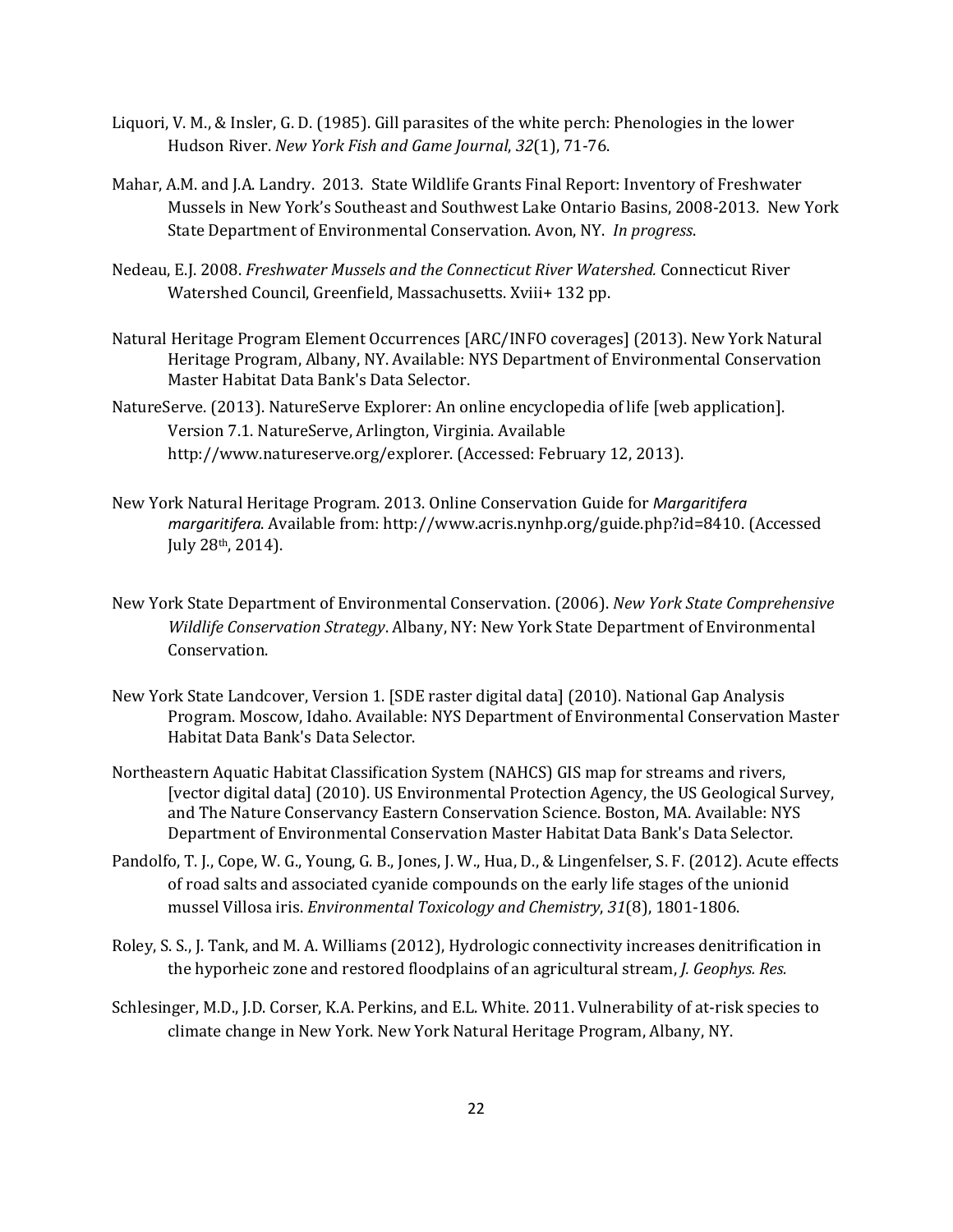- Stansbery, D. H., & King, C. C. (1983). Management of Muskingum River mussel (unionid mollusk) populations. Final Report to the U.S. Department of Commerce, and the Ohio Department of Natural Resources. *Ohio State University Museum of Zoology Reports*. 79 p.
- State Pollutant Discharge Elimination System (SPDES) New York State [vector digital data]. (2007). Albany, New York: New York State Department of Environmental Conservation. Available: http://gis.ny.gov/gisdata/inventories/details.cfm?dsid=1010&nysgis=
- Stein, B. A., Kutner, L. S., Hammerson, G. A., Master, L. L., & Morse, L. E. (2000). State of the states: geographic patterns of diversity, rarity, and endemism. *Precious heritage: the status of biodiversity in the United States. Oxford University Press, New York*, 119-158.
- Strayer, D.L. 1995. Some collections of freshwater mussels from Schoharie Creek, Tonawanda Creek, and the Allegheny basin in New York in 1994. Report to the New York Natural Heritage Program, Latham, NY. 3 pp.
- Strayer, D.L. and K.J. Jirka. 1997. The Pearly Mussels of New York State. New York State Museum Memoir (26): 113 pp., 27 pls.
- Strayer,D.L. and Malcom, H.M. 2012. Causes of recruitment failure in freshwater mussel populations in southeastern New York. Ecological Applications 22:1780–1790
- Sullivan, P. and R. Adair. 2014. Sea Lamprey Control in Lake Ontario 2013: Report to Great Lakes Fishery Commission Lake Ontario Committee Annual Meeting. Windsor, Ontario, March 26- 27, 2014. Fisheries and Oceans Canada and U.S. Fish and Wildlife Service, 1-15.
- The Nature Conservancy (2009). *Freshwater Mussel (Unionidae) Distributions, Catches, and Measures of their Viability across the Catches, and Measures of their Viability across the Allegheny River Basin in New York.* Report submitted New York State Department of Environmental Conservation. The Nature Conservancy, Central & Western NY Chapter. Rochester, NY. 63 pp.
- Vaughn, C. C. and Taylor, C. M. (1999), Impoundments and the Decline of Freshwater Mussels: a Case Study of an Extinction Gradient. *Conservation Biology*, 13: 912–920
- Wang, N., Mebane, C. A., Kunz, J. L., Ingersoll, C. G., Brumbaugh, W. G., Santore, R. C., ... & Arnold, W. (2011). Influence of dissolved organic carbon on toxicity of copper to a unionid mussel (Villosa iris) and a cladoceran (Ceriodaphnia dubia) in acute and chronic water exposures. *Environmental Toxicology and Chemistry*, *30*(9), 2115-2125.
- Watters, G. T., M. A., Hoggarth, and D. H. Stansbery. 2009. *The freshwater mussels of Ohio*. Columbus: Ohio State University Press.
- White, E.L., J.J. Schmid, T.G. Howard, M.D. Schlesinger, and A.L. Feldmann. 2011. New York State freshwater conservation blueprint project, phases I and II: Freshwater systems, species, and viability metrics. New York Natural Heritage Program, The Nature Conservancy. Albany, NY. 85 pp. plus appendix.